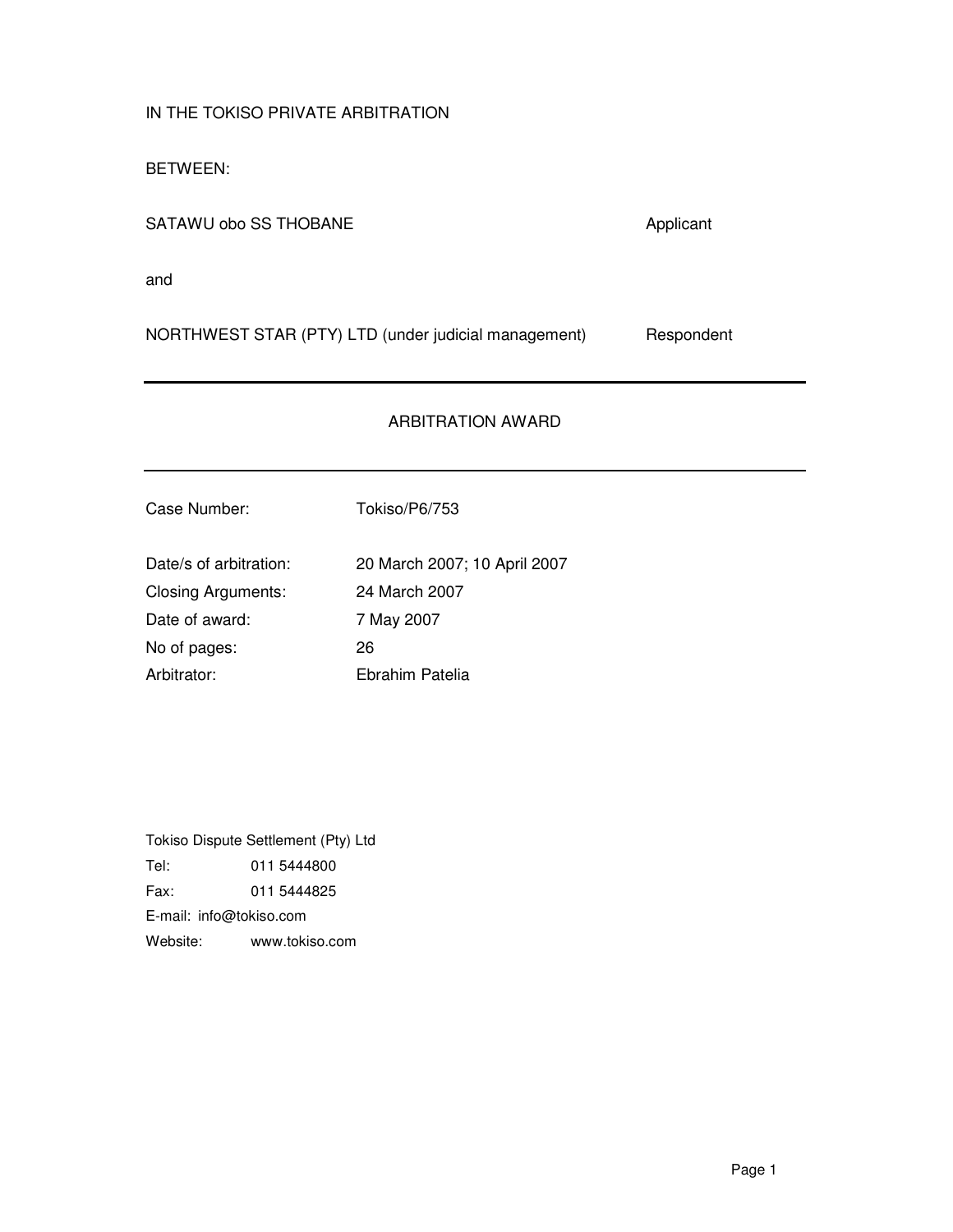## Hearing and Representation

The arbitration was held at the Bentley Country Lodge in Akasia.

Mr A Mataboge of the union represented the applicant. Advocate Phala represented the company.

The respondent mechanically recorded the process.

## **Background**

The parties submitted a pre arbitration minute. The applicant was employed between the periods 1993 to 1999. The applicant was re-employed on 31 August 2001. The applicant occupied the position of security guard an earned R3041.00 per month at the time of his dismissal.

The applicant was employed by the respondent as a security guard. The respondent charged the applicant for "Suspected to be involved in theft of cash".

The disciplinary enquiry finalised on 4 April 2005 and the appeal held on 12 June 2005 upheld the finding of guilty and the dismissal of the applicant on the aforementioned charge. The applicant was effectively dismissed on 18 July 2005.

The alleged incident occurred on 31 December 2005. The applicant concedes that he worked on the day shift and returned to the company premises on the night of 31 December 2004.

## Substantive Fairness:

- 1. Whether the applicant was at the respondent's premises at the time of the incident?
- 2. Whether the applicant had taken the cash from the cash office?

## Procedural Fairness

Whether Mr Dichabe was the relevant person to chair the hearing? Whether the case was heard as per the company policy and procedure? Whether the investigation was conducted as per the company policy and procedure?

## Summary of respondent's case

Mr. K Modibane testified that he is an employee of the respondent as a security manager for the last 10 years.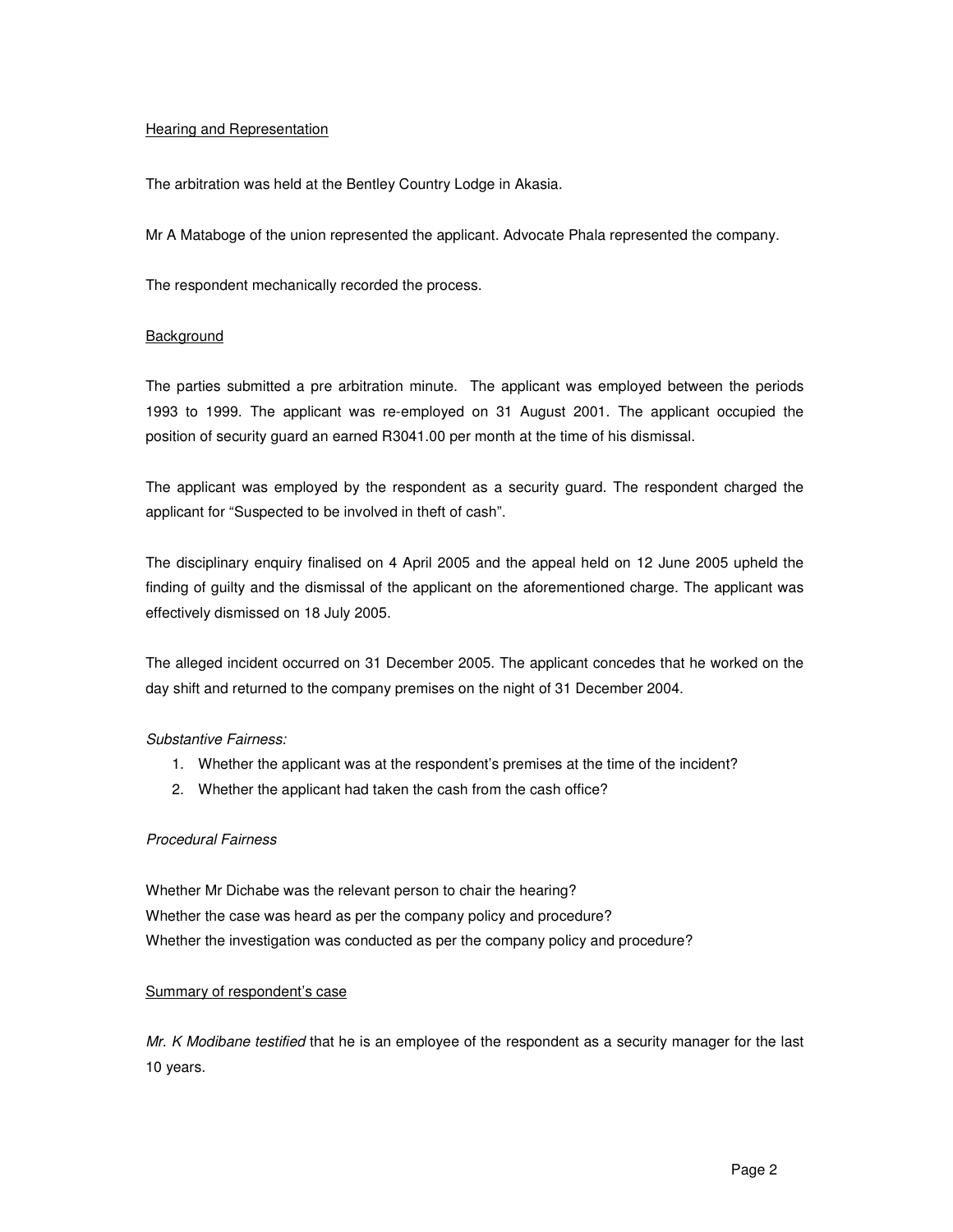On 31 December 2004 the witness was at the company premises. The witness was responsible for the internal investigation on the incident of breaking and theft at the company premises on the said date. The witness was informed by Aaron Molele of the incident.

[Page 36 of the bundle] The witness identified this document as the page containing the statements of the alleged involved security personnel. Molele obtained these statements. The witness compiled the document summarising the statements as a report from the investigations.

[Page 36, paragraph 2.3.1] Mogale was the security guard in charge of the shift on the relevant night. Mogale is still employed by the respondent. Makgale was working under Mogale on the said night with security guard Nyalunga. Makgale has been dismissed on the same allegations relevant here. [Paragraph 2.3.2 of page 36 and 37 read into the record]

The witness testified that during his investigation he read "somewhere" that Makgale left his post and went out with the applicant to discuss the R500.00 owed to Makgale by the applicant. The issue of the applicant meeting Makgale is not in the statement of Makgale.

[Paragraph 37 Statement of Thobane read page 38 on top] Thobane states that he drove in and out of the premises within 10 minutes. At 22h00 on 31 December 2004, the applicant was not on duty at the company premises. It is common practice for staff to wash their cars in the day. After hours the security are not allowed to let anybody in the premises.

After summarising these statements, the witness investigated and then recommended that all people involved, security and ticket sellers on duty should be disciplined for various incidents.

Under cross-examination the witness testified that he was not on duty on the night of 31 December 2004. The witness testified that he had not seen the applicant when he knocked off duty at 17h00.

The witness was telephoned on 2 January 2005 by Molele to inform him of the incident. The witness did not find anything unusual with this. The witness testified that the padlocks on the trunks were broken. The doors and the windows to the cash office were not broken into. Mogale was responsible for the keys to the cash office.

The witness testified that all the keys to the offices are kept in the draw. Any person could take the keys from the drawer while Mogale was in the toilet. There were several people on duty that night.

[Page 36] The witness identified this as being part of the investigation report. The witness testified that his original document has the first page stating that it is an investigation report.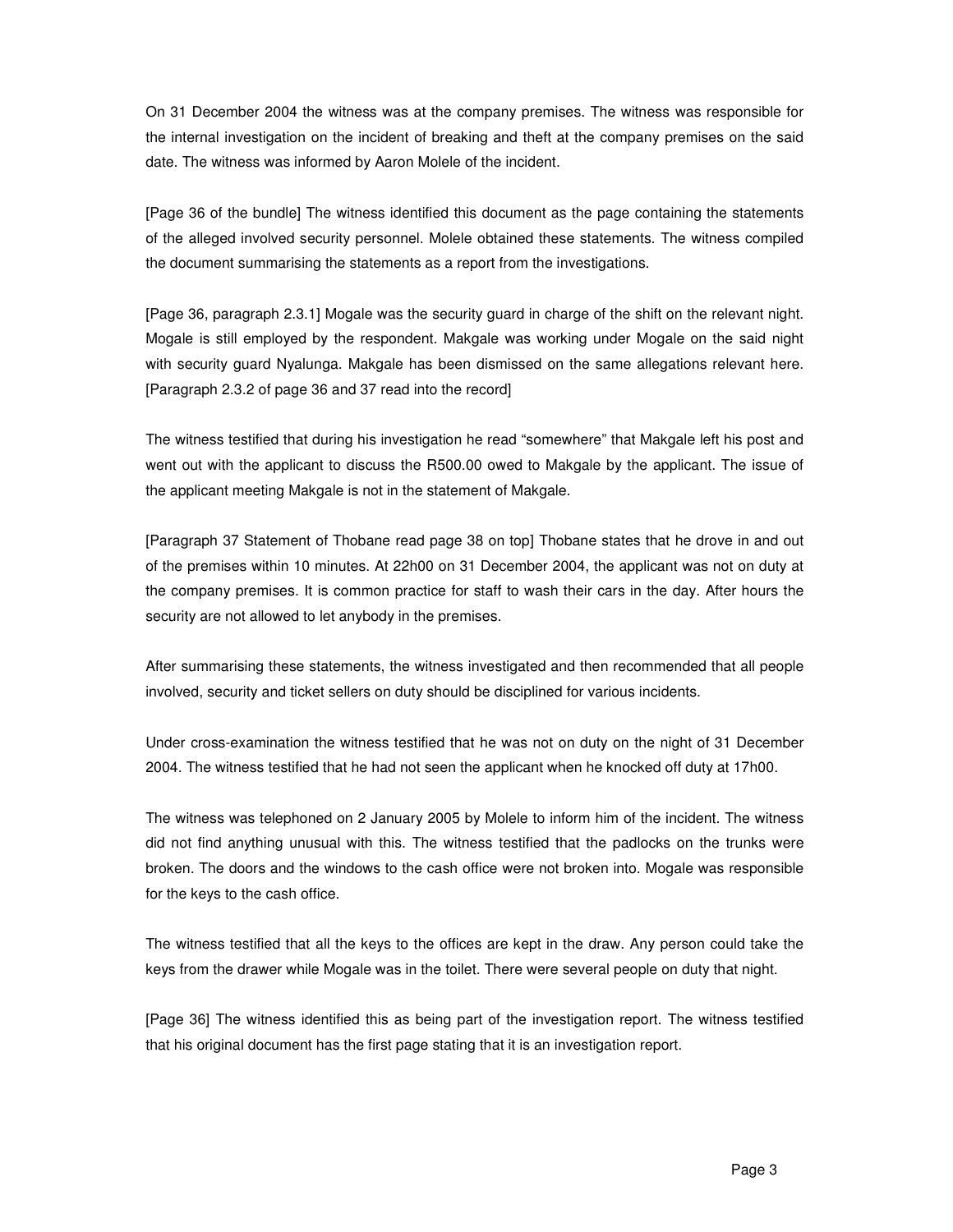The witness testified that he made the applicant aware that he was conducting an investigation into the matter against him. This was not documented however.

The witness testified that the responsibility of handling cases would differ according to ones position in the company. The person is able to take a decision up to a certain level after which the person must refer to a more senior person. The process of discipline starts with the security officer approaching the security guard. These could be Malete, Setuba, Tabe.

The witness testified that Dichabe was on leave, but there were officers on duty at the time of the incident. The witness testified that the HR department would have a record of Dichabe's leave. The witness denied the proposition that Dichabe was on leave and also stated that Dichabe was involved in obtaining statements from witnesses and accordingly could not have chaired the enquiry. The witness accepted that there is no document in the bundle that refers to a statement taken by Dichabe.

The witness testified that the delegation of authority in chairing the enquiry applied in this matter. The witness testified that he and Dichabe were involved in the investigation and accordingly the matter had to be chaired by a person from another department. The witness testified that he was unable to comment on whether the case was held timeously or not.

[Page 26 paragraph 4.9.3 and page 31 paragraphs 1.2 and 1.3.2 read] The witness testified that he could not comment on whether the time periods have been complied with in this matter as the case was handed over to another department. [Page 9] The minutes indicate that the hearing started on 30 March 2005. This was 3 months after the incident. The witness could not answer as to whether the executive HR was involved. P Pule was the executive HR at the time.

The witness could not comment on the proposition that the company had a vendetta against the applicant. The witness accepted that all of the persons charged did not perform their duties on that day.

[Page 33 read paragraph 5.2.2] The witness testified that the security policy does not apply as it is for NEWTRA and not for NW transport property holdings. The witness could not remember whether NEWTRA was part of NW Star at the time. The witness denied that the paragraph 5.2.2 applied at the respondent. The witness however accepted that all cars entering the respondent had to be searched by the security.

[Page 12] Mogale's statement states that the vehicle was not searched when it entered the depot. The witness testified that he could not confirm whether this was true or not, but accepted that "had it been done" it would have been against policy. [Page 8 read applicant statement] The witness testified that the security had contravened the company policy by drinking alcohol on duty.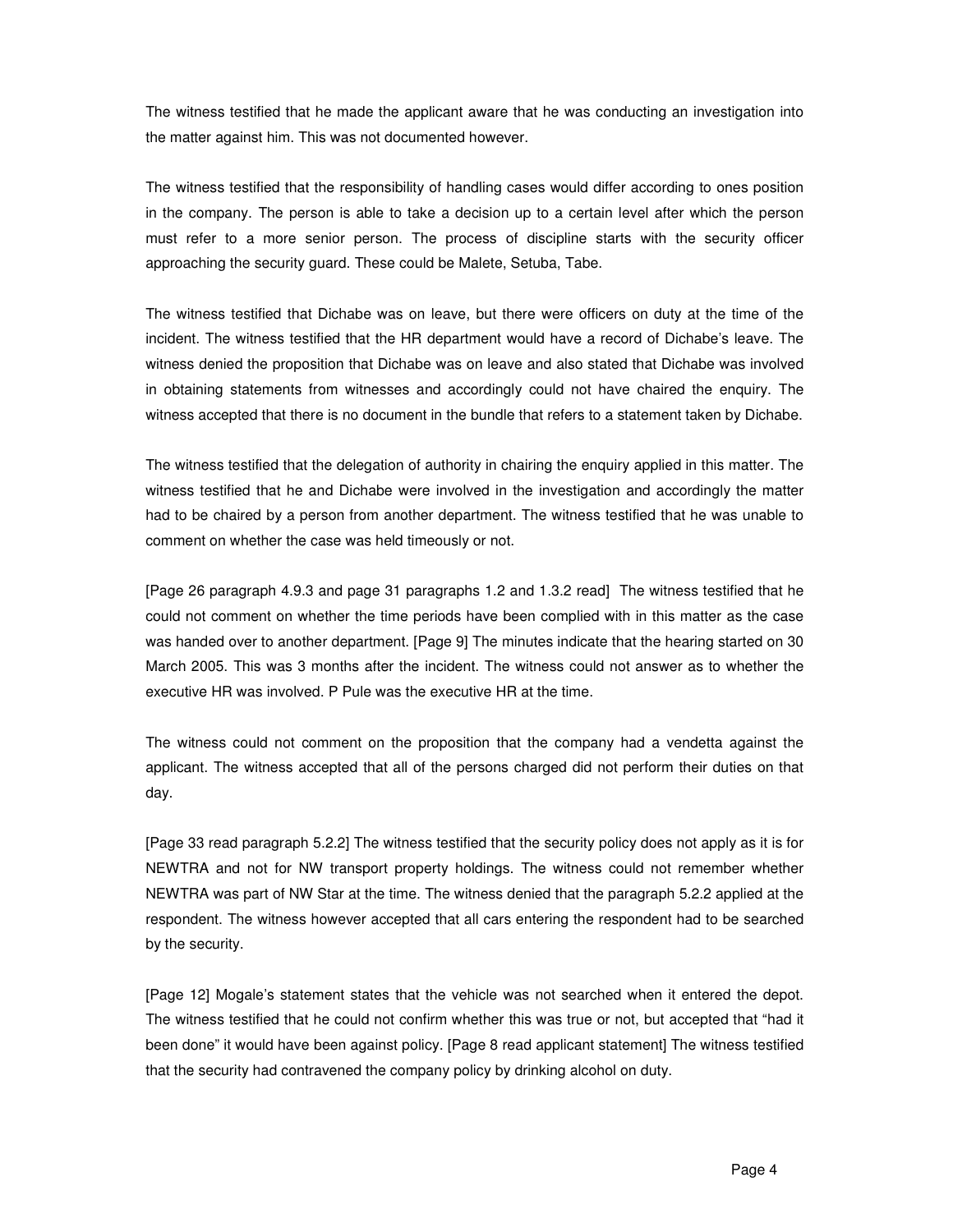The witness testified that in the disciplinary and appeal he consolidated the investigation report. The witness could "not comment" to the proposition that he did not participate as a witness in the internal processes and that it was done deliberately.

In re-examination the witness testified that he was not sure exactly when Dichabe was on leave. It was however in December and half of January. The first notification to the applicant was for 24 March 2005. Dichabe on his return participated in taking statements from witnesses. Dichabe could therefore not chair the enquiry.

[Disciplinary and Appeal Procedure, Page 26 paragraph 4.9.3] The witness testified that when he started his investigation the applicant was not a suspect. For paragraph 4.9.3 to apply it is important to understand who to charge after the investigations are completed.

[Page 12 Mogale's statement and page 7 and 8 (Thobane's statement)] The witness accepted that Thobane states that Mogale searched the car and Mogale states that he did not search the car.

Mr. Andrew Dichabe testified that he is chief security officer and also held this position in December 2004. The witness confirmed that he was on annual leave from 1 December 2004 to second week of January 2005. The witness was informed about the incident in this matter as soon as he returned to work from leave.

The witness testified that the case was investigated by his subordinate Aaron Molele. Molele was on standby duty on the day in issue and accordingly proceeded to take statements. The witness testified that given this his immediate superior communicated with his subordinate. The witness would simply peruse the statements from Molele before it was handed to the witnesses superior.

The witness testified that he was not delegated to chair the disciplinary enquiry. However if it had been delegated to him it would not have been a problem for him to chair the enquiry. The witness testified that only his immediate superior could answer as to why he was not delegated.

Under cross-examination the witness testified he knew the applicant as his subordinate from 2004. The applicant was not a problematic person. The witness testified that there were other senior officers on duty when he was on leave.

[Page 33; Paragraph 5.2.2 read] The witness testified that this was the procedure followed by security guards. Molele told the witness that he only received information of the incident on 2 January 2005. The witness testified that he was not involved in the taking of statements during the investigation.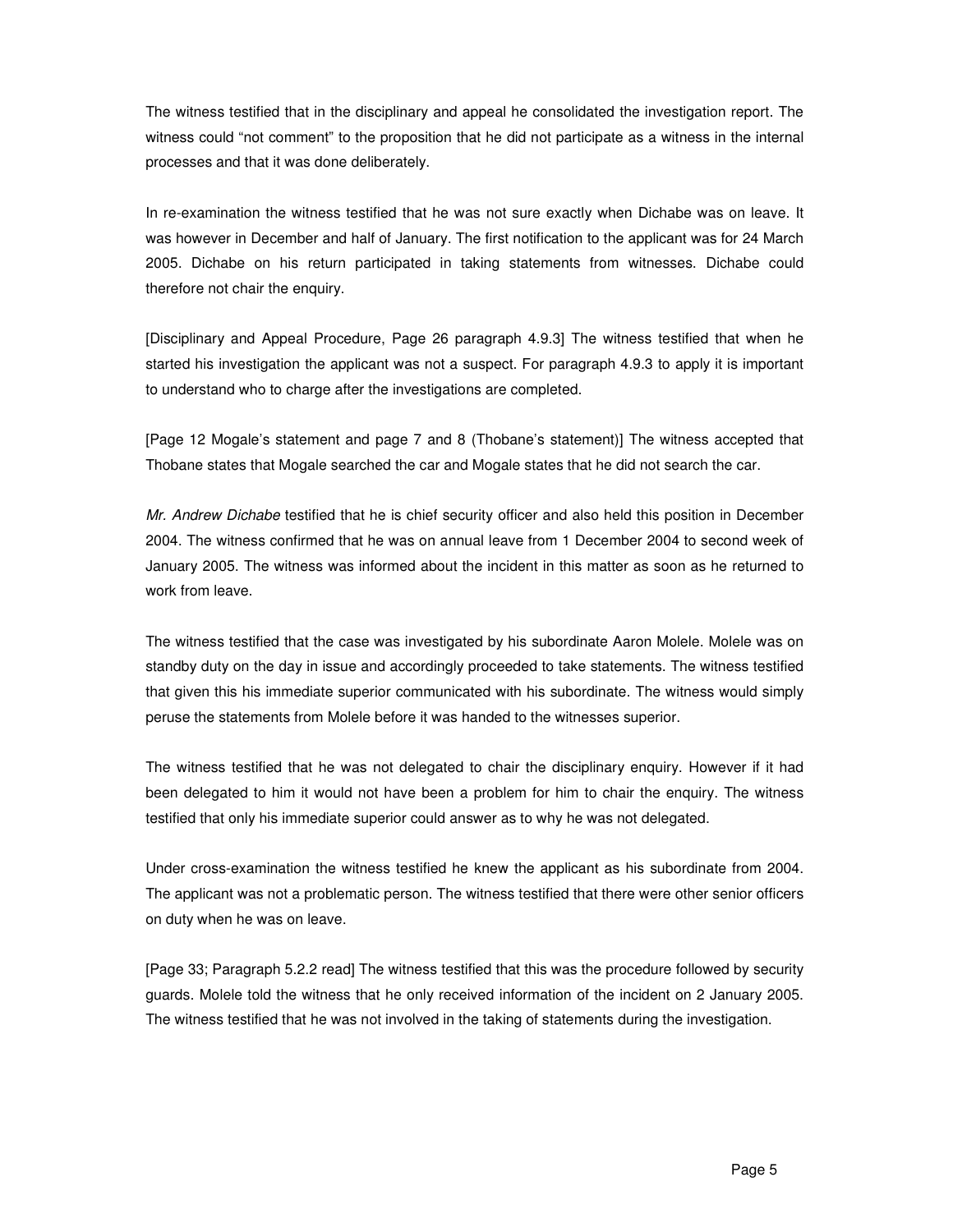Mr. Heinrich Wenhold testified that he is employed by the respondent as a financial controller at Batswana Garie Transport in Mabopane, from September 2001. On 31 December 2004 the witness testified that he was also in this position.

The witness testified that he is aware of the disciplinary policy in appointing chairpersons. If the report is written by the supervisor, a person on the same level or higher will preside over the case.

[Page 9] The witness testified that these were the minutes of the enquiry and he was involved in the writing of the report in the matter. [Page 9 paragraph 1 read] The witness testified that as he had written the report in regard to the alleged theft of money by the applicant he could not preside over the matter. [Page 35] The witness identified this as the report that he wrote and signed on 16 March 2005.

The witness testified that it became apparent after the investigation that Makgale was involved in theft and he was dismissed. The witness testified that he disciplined Makgale. The witness read page 35. In the report the witness refers to the statement by the applicant after the incident as per page 7.

[Page 35] The witness testified that Nyangula stated in the disciplinary enquiry of Makgale, which the witness chaired, that the applicant came to the premises to wash his car on the night of 31 December 2004.

[Paragraph 3 page 35] The witness testified that there is a security check, where the security offices dock at certain points. This record shows that persons who actually patrolled at which location and time the patrol took place, etc. There is a checking pit which is 150 metres away from the wash bay. The witness testified that in the time that the applicant was at the premises, Makgale could not account for 38 minutes between his docking.

The witness testified that there is a parking area where employees could wash their vehicles in their free time, while on duty. The witness testified that he did not know of the practice of employees entering the premises to wash their cars after their normal working hours.

From the evidence of Makgale, in his disciplinary enquiry, Makgale, Nyalunga, a radio operator, technical foreman and most probably a fueller were on duty.

The witness testified that it was found that Makgale and Nyalunga had consumed alcohol while on duty the night of 31 December 2004 and they were then disciplined.

[Page 35 paragraph 2 lines 1 and 2]. The witness testified that from the disciplinary enquiry of Makgale he concluded that the applicant was involved in the theft on that night. The applicant knew the systems, knew that there was money in the trunks.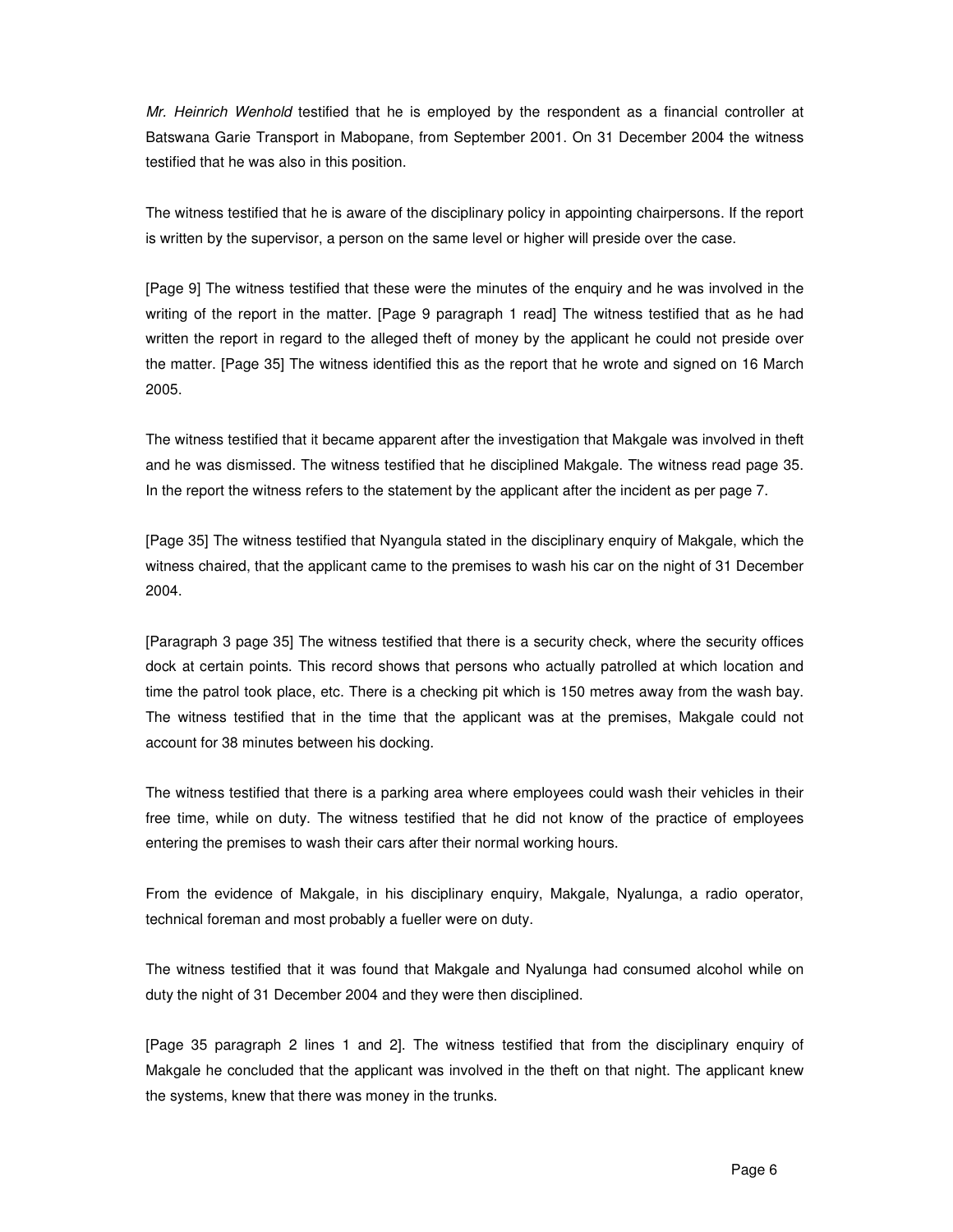The applicant knew that there was money in the trucks as he was an escort to the ticket sellers and would have known that tickets were sold. The escort is responsible for the security on the ticket vehicle, that the padlocks on the ticket bus are locked and that the people and company assets are safe.

Under cross-examination the witness testified on page 35 he signed as a financial manager, yet he testified that he is a financial controller. He performed the functions of a financial controller.

The witness testified that he wrote the report against the applicant after he chaired the enquiry of Makgale.

The witness testified that the initiator is the person who starts the disciplinary process and to write the report. The witness testified that in general the company would not allow an initiator of a report to be a presiding officer. The witness testified that to him the initiator and the person who wrote the report is the same person.

The witness identified himself as the complainant. The witness testified that he was however not called to participate in the applicants disciplinary and appeal enquiry in any fashion. The witness testified that he testified here to give clarity of why he did not chair the enquiry of the applicant.

The witness understood that there is a difference between the role of the presiding officer and the initiator/complainant.

The witness testified that the security at the main gate kept the keys to the cash office. The keys on 31 December 2004 was at the main gate and there was no report of kissing keys. The security that is not on duty could not hold the keys.

The witness testified that the guards at the gate are responsible for controlling access, recording of company vehicles and busses, suppliers and patrolling the premises. The witness testified that the security at the gate would randomly search a vehicle or person. Should a security guard fail in his duties an investigation and discipline would be initiated.

[Page 12, read last paragraph] The witness testified that there were at least 4 to 5 offences stated in the paragraph. The witness testified that these security guards, Makgale and Nyalunga, were not only charged with consuming alcohol. There were other charges. The witness testified that he chaired the enquiry of Makgale on the charge of theft of money from the cash office.

The witness testified that the charge against the applicant was that he was part of the theft. Makgale was also charged with the same offence. The witness testified that out of the disciplinary enquiry he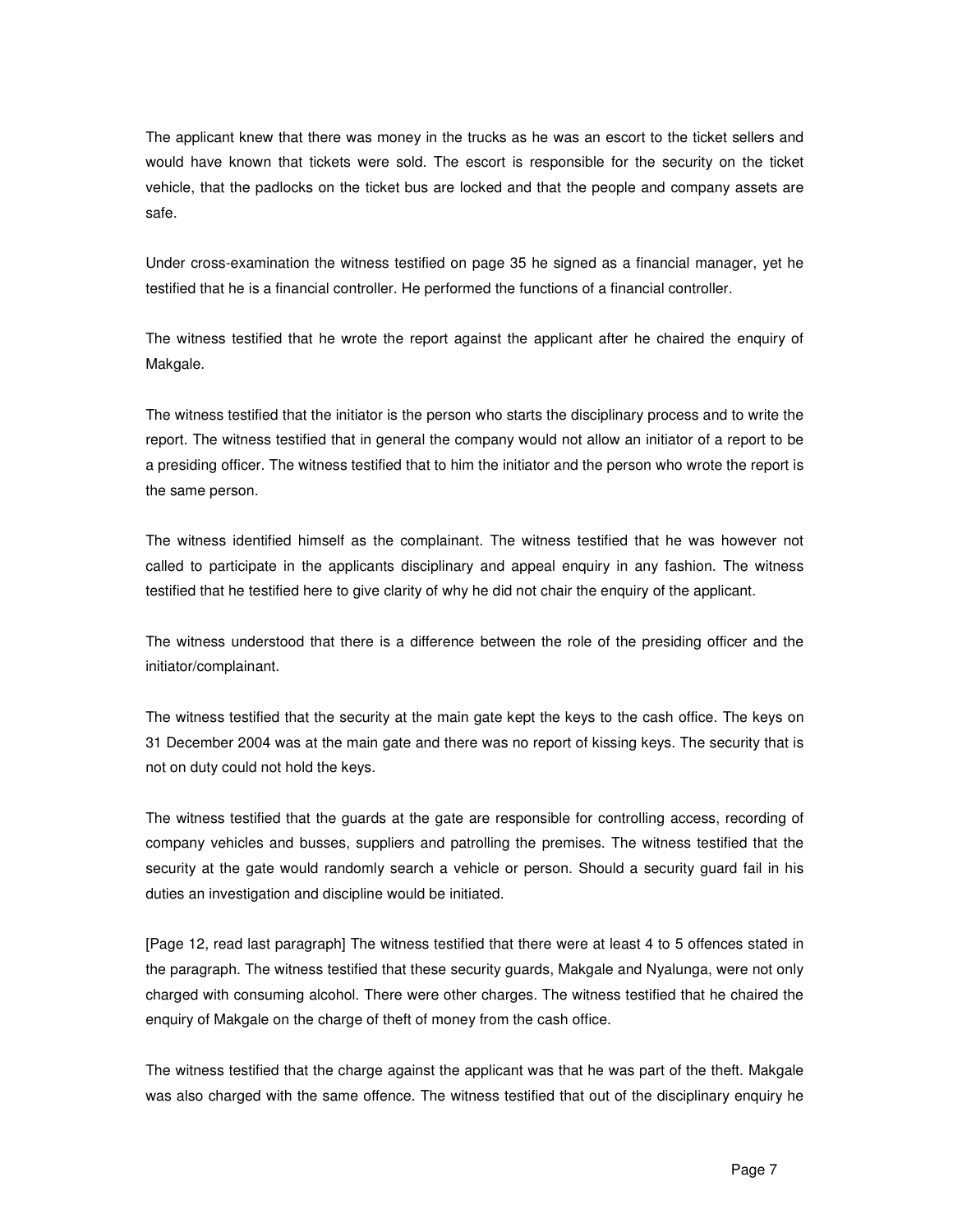could not find that it was probable that the other guards were involved in the theft. It would be possible that the other guards had stolen money. These other guards are still employed at the company.

From the gate one is able to see the wash bay. The witness testified that he was not aware that the vehicle of Buti Moyalusi was parked at the despatch the whole night. The distance between the cash office and the wash bay is 400m. From the main gate to the cash office it would take a minute to drive, to walk it would take 4 minute. To the wash bay it would take less then one minute.

The witness testified that there is a wash bay for the buses and an ancillary vehicle wash bay. There is a building between the ancillary wash bay and the main gate. The ancillary wash bay is 200- 250 m from the main gate. From that distance the security guard would be able to see a person leaving the wash bay, if the security is looking all the time at the wash bay.

The witness accepted that he testified that he "assumed" that the applicant stole money on the night. The witness testified that the ticket seller collects the money, counts it and is responsible with the security guard that the money is safe. The ticket seller can negligently leave monies unattended.

The witness testified that he was aware that there was no break in at the cash office. The only way to get in was with the keys.

Under re-examination the witness testified per page 35 paragraphs 2 – that the keys are kept by the shift leader personally. At that time the keys were kept in the draw at the main gate. Mogale was the team leader and he was disciplined.

The applicant went to the ancillary wash bay. The ancillary wash bay is 400 metres away and would take 1 minute to drive there. There is a building between the main gate and the ancillary wash bay. A person would not be able to see all the activities from the main gate to the ancillary wash bay. There is no evidence that the guards had observed the applicant all the time.

Mr. G Nkosi testified that he is an operations superintendent at the respondent and was in such position in December 2004.

[Page 9] The witness testified that this was the minutes of the enquiry of the applicant in this matter. The witness testified that he was the presiding officer. The witness testified that based on the documents at page 9 and 10 of the bundle, the hearing first sat on 30 March 2004 and was then postponed to 1 April 2004.

The witness testified that the applicant confirmed that they had enough time to prepare for the enquiry, but was not happy with the attendance. The shop steward was concerned as to why Dichabe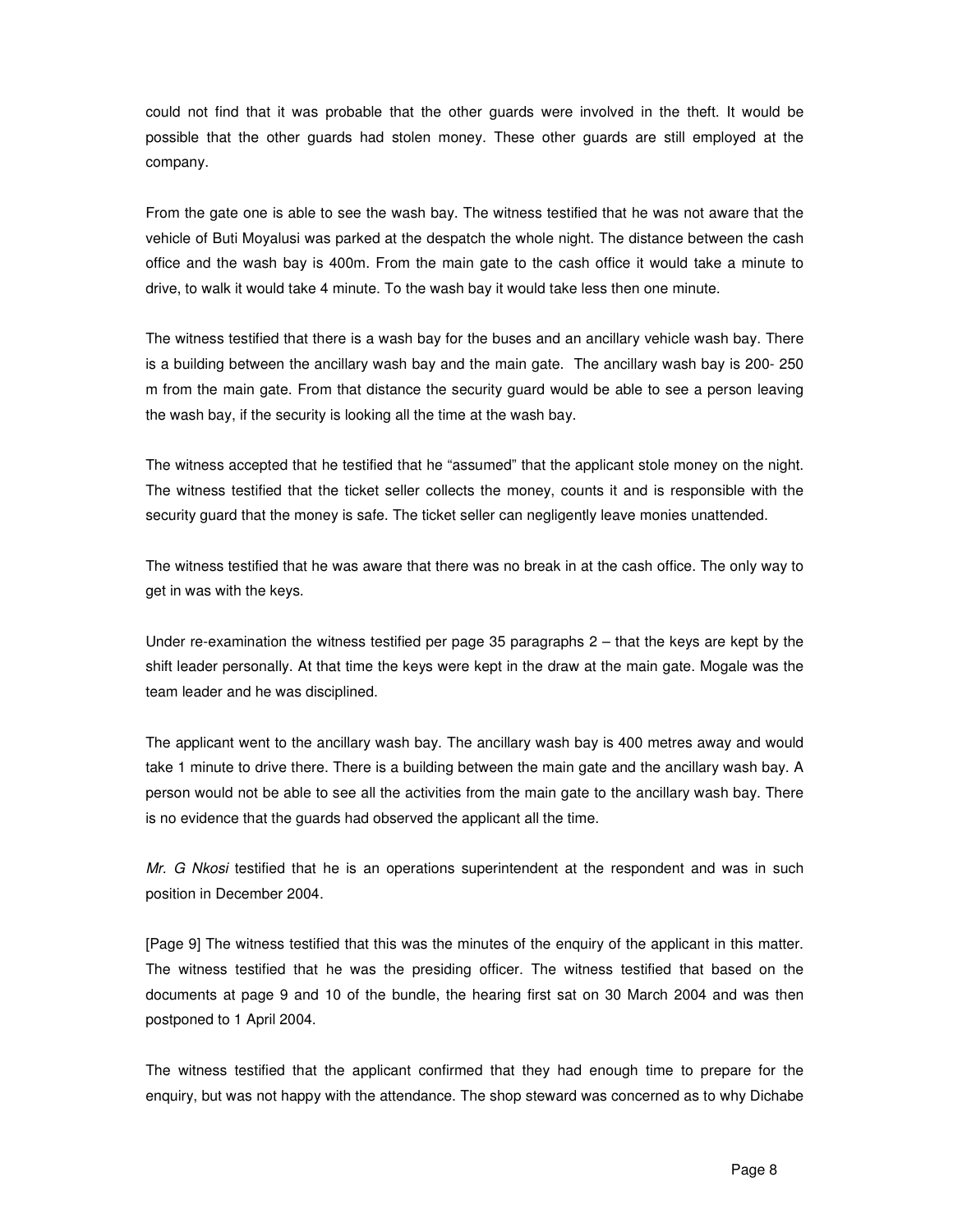was not chairing the enquiry and that there was a problem with the time of the enquiry. The witness read paragraph 1 of page 9 as his rulings on the matter.

The witness testified that he referred to the persons on paragraph numbered 1. The witness had stated that the line managers were directly involved in the case. The witness was appointed a presiding officer as he was neutral and had no prior involvement. The witness read his ruling on point 2 and stated that the case was still valid and that the investigation was ongoing.

The witness testified that he was aware of the report written on 13 March 2005, 2 days before the enquiry sat. The applicant and his shop steward agreed to continue with the enquiry under protest.

The charge was "suspicion to be involved in theft". The witness testified that the evidence presented to him showed that the applicant, on a balance of probability, was involved in the theft of cash. The reasons were based on the following: The applicant was questioned as to what he was doing at the site when he was working with the cash in the day and he had knowledge of where the cash was kept. The reason of washing his car was not sufficient to convince the witness that he was not guilty.

[Page 13 of the bundle] The witness testified that he had summarised his findings on page 13 of the bundle. The witness read the last 5 lines of his findings. The witnesses that were brought at the enquiry said that they had not seen the car searched when it entered and left. The witness could not recall who the security guards were. The witness testified that Mogale, Lunga and one other person were the security guards on duty. These guards were disciplined for their negligence in failing to search and alcohol consumption. The issue of alcohol consumption came out in the enquiry of the applicant.

The witness testified that the fact that this occurred at month end is relevant, as it was almost certain that people would buy tickets.

The witness testified that employees never return to the site after hours to wash their cars. The witness testified that if the applicant alleges that he was at the site for a short while, it adds to the improbability of his version that he came to the site specially to wash his car. The witness posed the questions as to why could the applicant not have washed his car at a garage or at his home.

The witness testified that he found the applicant guilty for the above reasons. It was also important that that applicant owed a person some money and that he was working with the ticket sellers for the whole day.

The witness testified that in the statement he owed a person R500.00 outside of the gate and that he was desperate for money and there was an argument between the two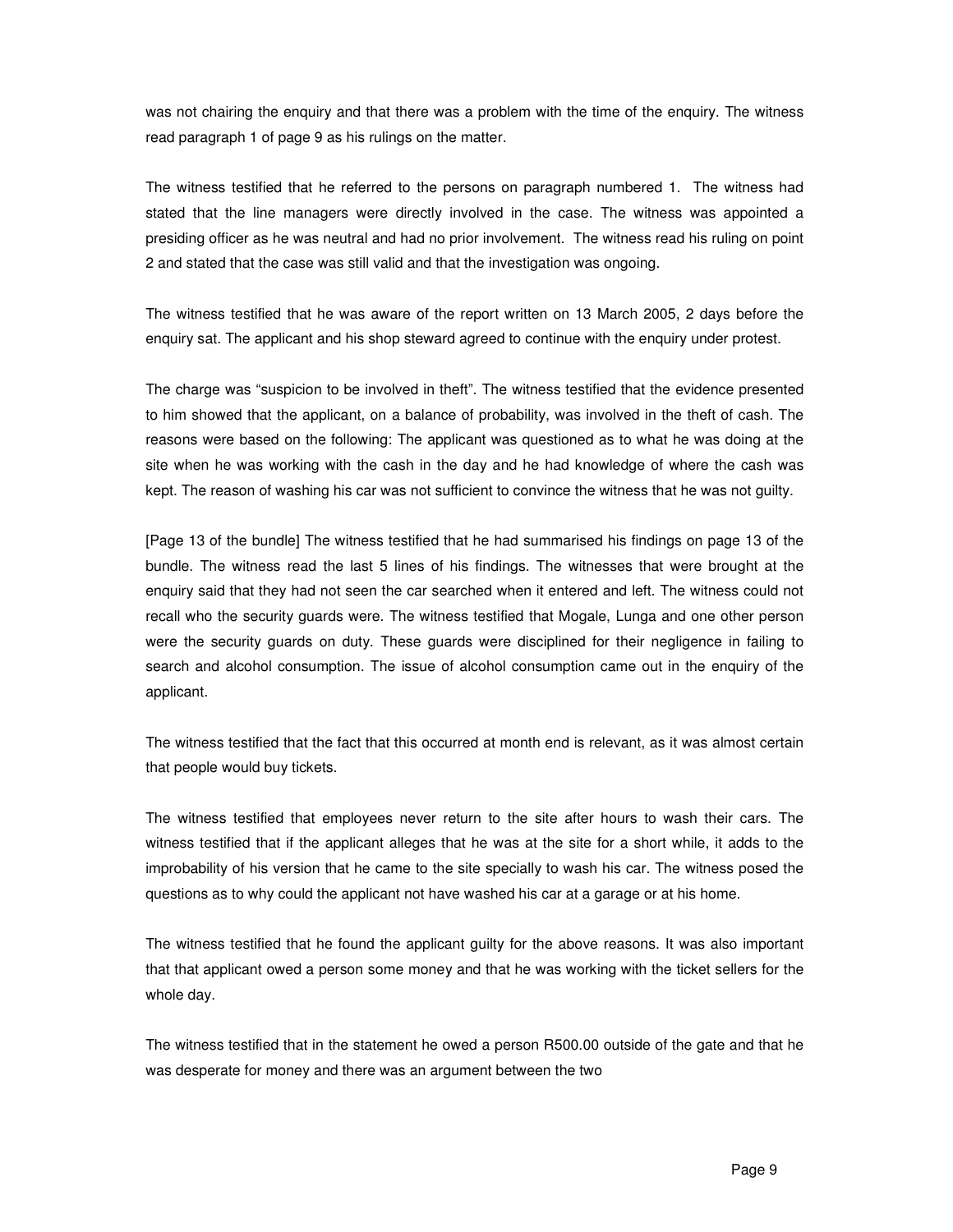The witness accepted that page 7 was given to him at the enquiry.

The witness testified that he awarded dismissal as the applicant was a security guard and could not be trusted by the company.

Under cross-examination the witness testified that he continued with the case as the HR representative informed him that "the report was written on a date and that the case was still on." The witness accepted that he was aware of the time frame of 48 hours.

However, if case is "reviewed" it can take longer even three months to investigate the matter. The witness testified that he took the word of HR that all was in order and that he could go ahead.

[Page 26 point 4.9.3 read] The witness accepted that this clause does not reflect a three month period.

[Page 31 paragraph 1.1 and 1.2 and 1.3.1 and 2 read] The witness accepted that these paragraphs do not state a three month period. The witness testified that he was not aware if the applicant was suspended. These issues regarding the policies are relevant for the HR department. The witness accepted the word of the HR department that everything was in order.

The witness accepted that he had experience in chairing disciplinary enquiries and was familiar with policies in the company. He testified that he was sure that disciplinary procedures in security would differ as opposed to operations department. He was instructed to chair an enquiry in the security department despite not being familiar with all the policies applicable there.

[Page 28] The witness testified that it was an appeal and read the contents. The witness testified that he "does not know" if this letter was in line with paragraph 1.3.2.

[Page 9] The enquiry started on 30 March 2005 and the incident occurred three months before on 31 December 2004. The witness testified that he did not know if this case fell within the realm of paragraph 1.3.2.

The witness testified that he does not know the delegation of authority in the security department. The witness testified that all the person within security were involved, per the managers instruction, in the matter before hand. The witness thus concluded that no persons within security were neutral

Dichabe was involved as he read a statement before hand. This is equivalent to writing a statement and would exclude Dichabe from chairing the enquiry. The witness testified that he did not know if a person had a right to apply for a presiding officer's recusal.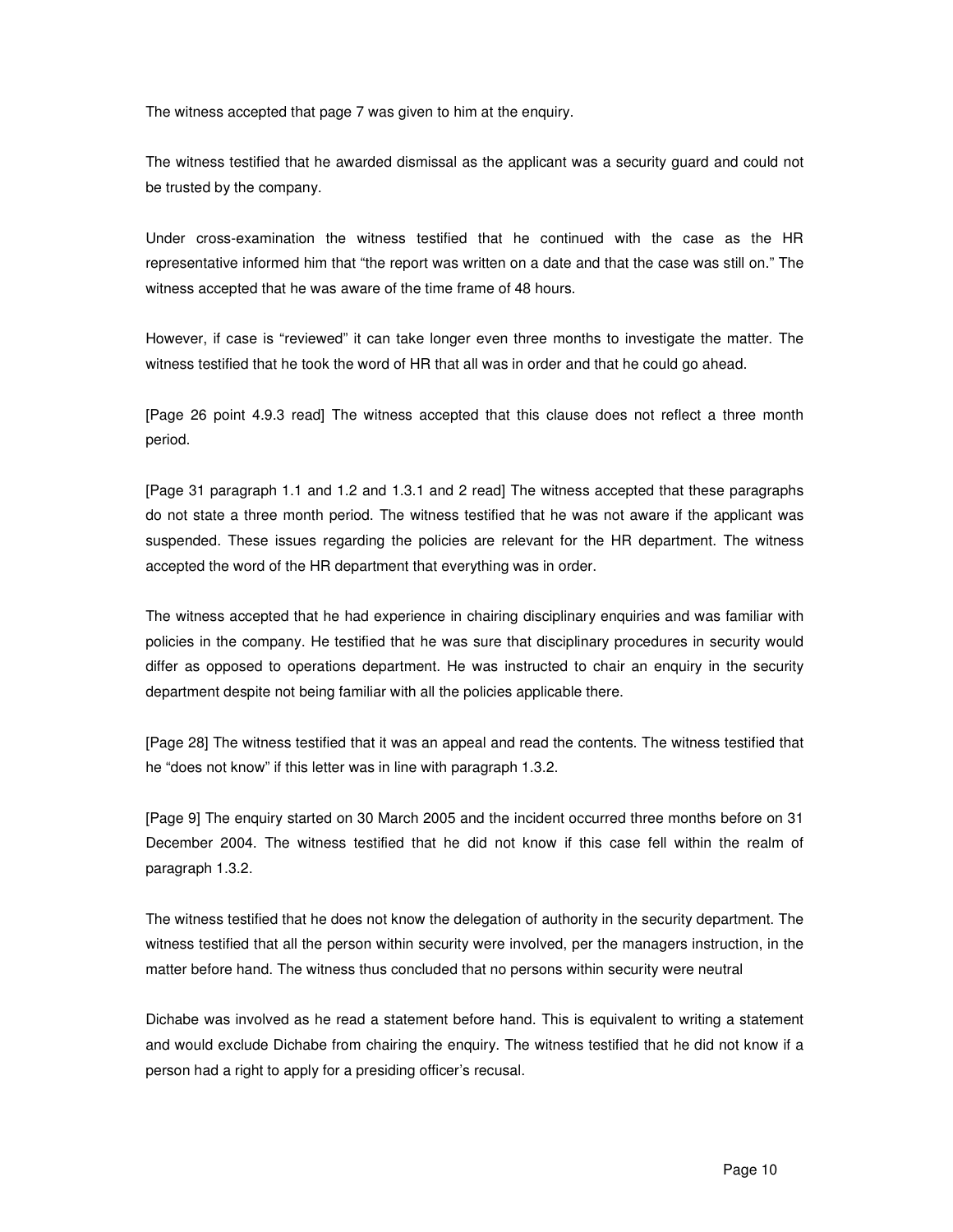The witness testified that there was no reason for him to recuse himself. He had consulted with HR who had clarified the matter. The witness testified that he eventually gave the decision. The witness testified that his position is higher then Dichabe.

The witness testified that no investigation report was supplied to him at the enquiry. There was a written disciplinary report by financial manager and some senior security person. [Page 35] The witness described this as "sort of a statement". The witness testified that he had not seen this before and had not considered it.

The witness testified that he could not remember when the disciplinary report that he received was written. The witness testified that per page 9 the disciplinary report was written on 13 March 2005.

[Page 7 read from line 13 from the bottom to the end of the page and page 10 bottom paragraph; page 12 paragraph under witness Nyalunga] The witness testified that in these paragraphs there is mention of the R500.00 loan and not as he referred previously to the argument between the applicant and Makgale.

The witness testified that he accepted that the car was not searched as this was the statement given to him at the enquiry and it was not denied. The witnesses to the statements were present at the enquiry and they were questioned. The witness denied that he ignored the contents of page 7 to 8 (applicants statement).

The witness testified that "maybe" the security on duty did not search the car. The witness testified that this was relevant as the applicant knew that this would happen as the securities were drinking.

The witness testified he did not know if there was a break in at the cash office as he did not investigate. He had no answer to the proposition of how he knew that monies were stolen at the cash office.

[Page 13] The witness testified that he had no knowledge of what the duties of the security guards were at the cash office. The witness denied that he was ill informed to make a decision.

The witness could not answer as to how he concluded that it was relevant that the applicant knew of the monies despite not having the knowledge of what the applicant's duties were. The witness did not know what the applicant was doing on 31 December 2004 and whether the applicant was employed at the company.

The witness testified that he does not know of persons going to the workplace at night unless the person had duties.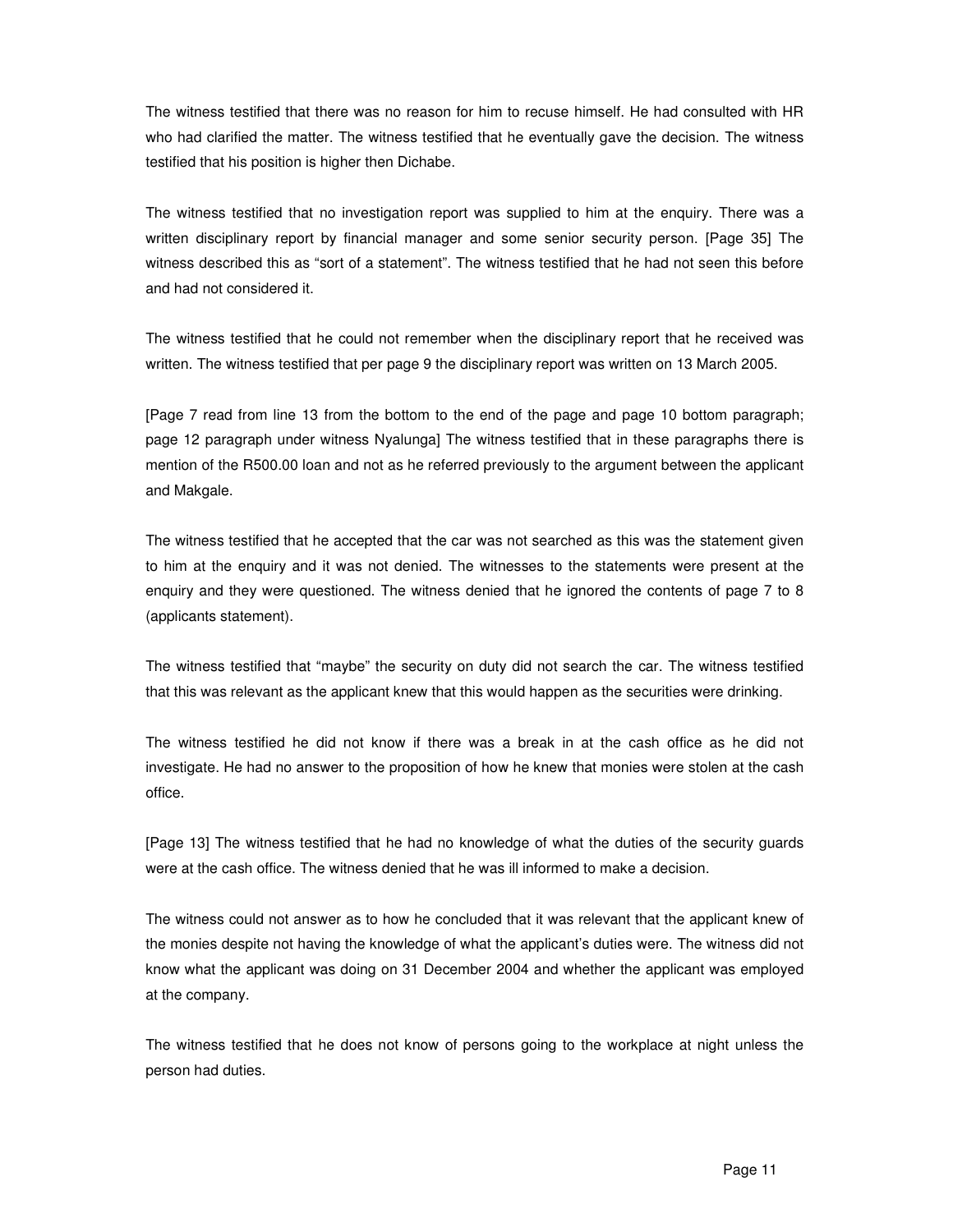Under re-examination the witness testified that page 23 is the notification of the enquiry dated 17 March 2005 for 24 March 2005. Page 6 dated 24 March 2005 for an enquiry on 30 March 2005. The witness testified that he does not know of any other notice beside page 6. The witness testified that the hearing started on 30 March 2005 as per page 9.

Page 26 paragraph 4.9.3 states "under normal circumstances a final decision shall be made within 4 weeks after the incident". The witness testified that he did not know if the applicant was charged before 17 March 2005. [Page 31 paragraph 1.3.2]

The report of 13 March 2005 speaks of the charge against the applicant. The witness testified that he is not aware of any report before this date.

The respondent requested that the applicants claim be dismissed.

#### Summary of applicant's case

The applicant Solomon Thobane testified that on 31 December 2004 he left the station for the depot. At the depot the applicant took the key for the bus and went to the cash office with the ticket sellers. The applicant was acting as the escort.

Mr Motlwane spoke to his colleague on the way and said that he was short. The applicant testified that in the cash office he observed as they cashed up. The applicant followed the ticket sellers out of the cash office. The applicant locked the cash office and activated the alarm. The applicant dropped the keys at the gate at 17h45.

The applicant met Laurence Mayale outside of the yard. The applicant testified that as he had problems he gave him R100.00 of the money he owed him. He left his colleague.

At 22h00 the applicant came back to the yard with his car. He met Makagle and Nyalunga who opened the gate. The applicant informed Makgale that he wished to wash his car and also that he needed to go somewhere. Makgale allowed the applicant to go to the wash bay. The applicant washed his car.

Makgale stopped him and asked to search the car. Makgale smelt of alcohol and Nyalunga was holding a bottle of beer with him. Makgale searched the applicant's car and asked the applicant to proceed.

The applicant testified that the wash bay is not that far from the main gate. Mogale opened the gate when the applicant left the depot.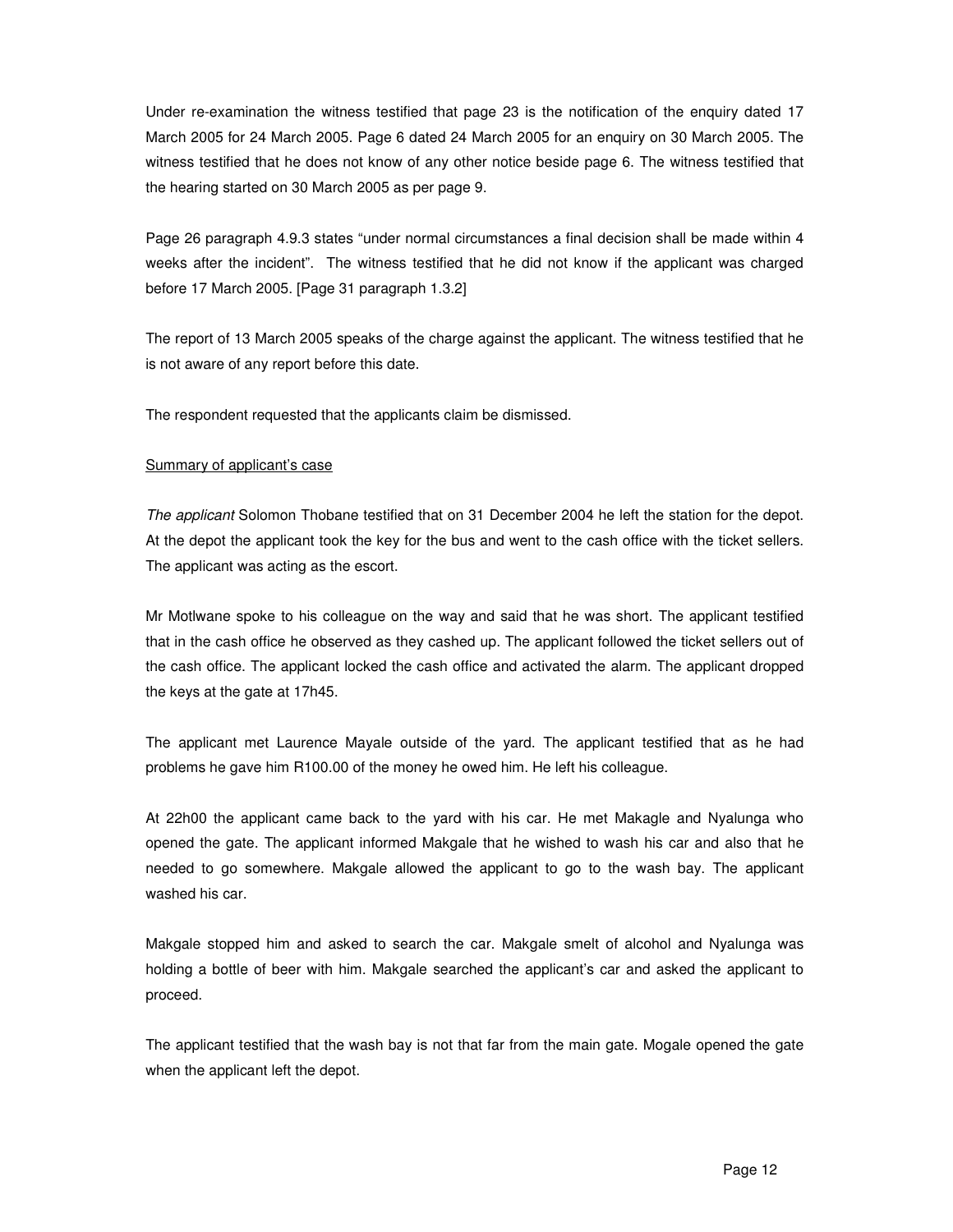The applicant testified that it is normal for people to return to the depot at night and out of duty. The security did not have a problem with this as the applicant never heard them complain.

On 31 December 2004 the applicant testified that he saw the van of the mechanic parked near the cash office. The applicant could not identify the person in the vehicle. The vehicle was however normally used by Buti Maolusi. The applicant testified that as he only sprayed his car and left he did not notice if the vehicle was still there.

The applicant testified that there are lights at the wash bay and a person can be easily seen from the wash bay. The applicant denied requesting keys as he entered the yard. The applicant denied entering the security guards office on that day

Under cross-examination the applicant testified that it was not his car that he drove into the yard on that night.

[Page 7] The applicant confirmed that he made this statement some time after 31 December 2004. The applicant testified that he had read his statement recently and that he agrees with its contents.

[Page 9 to 14.] The applicant agreed that these were the minutes of the enquiry and that he looked at it with his shop steward. Bottom of page 7 "At home I found family visitors…buy liquor". The witness testified that he was at home in Mabopane. [Page 11 (cross-examination)] The applicant testified in the disciplinary enquiry that he was coming from Attridgeville to the depot and his written statement states that he was driving from Mabopane to Attridgeville. The applicant testified that his written statement was the correct version. The applicant could not answer as to what value should be placed on the version in the minutes.

The applicant denied that he used the excuse of washing the car to get him into the premises. The applicant testified that all employees had access to the depot to wash their cars.

The applicant testified that on 31 December 2004 he did not own a car. He however had a car that he used- but not registered on his name. That was not the car used on 31 December 2004.

The applicant testified that he would park his car that he was in control of at the depot. The witness testified that this was the only time that he went to the depot after hours to wash a car that was in his control. The applicant testified that when he was at the gate he observed others entering the depot to wash their cars.

The applicant testified that Makgale and Nyalunga were aware of the practice. The applicant accepted that he testified that Nyalunga did not want to let him in on 31 December 2004. The applicant testified that Nylaunga was already drunk and was fond of arguments. Therefore Nyalunga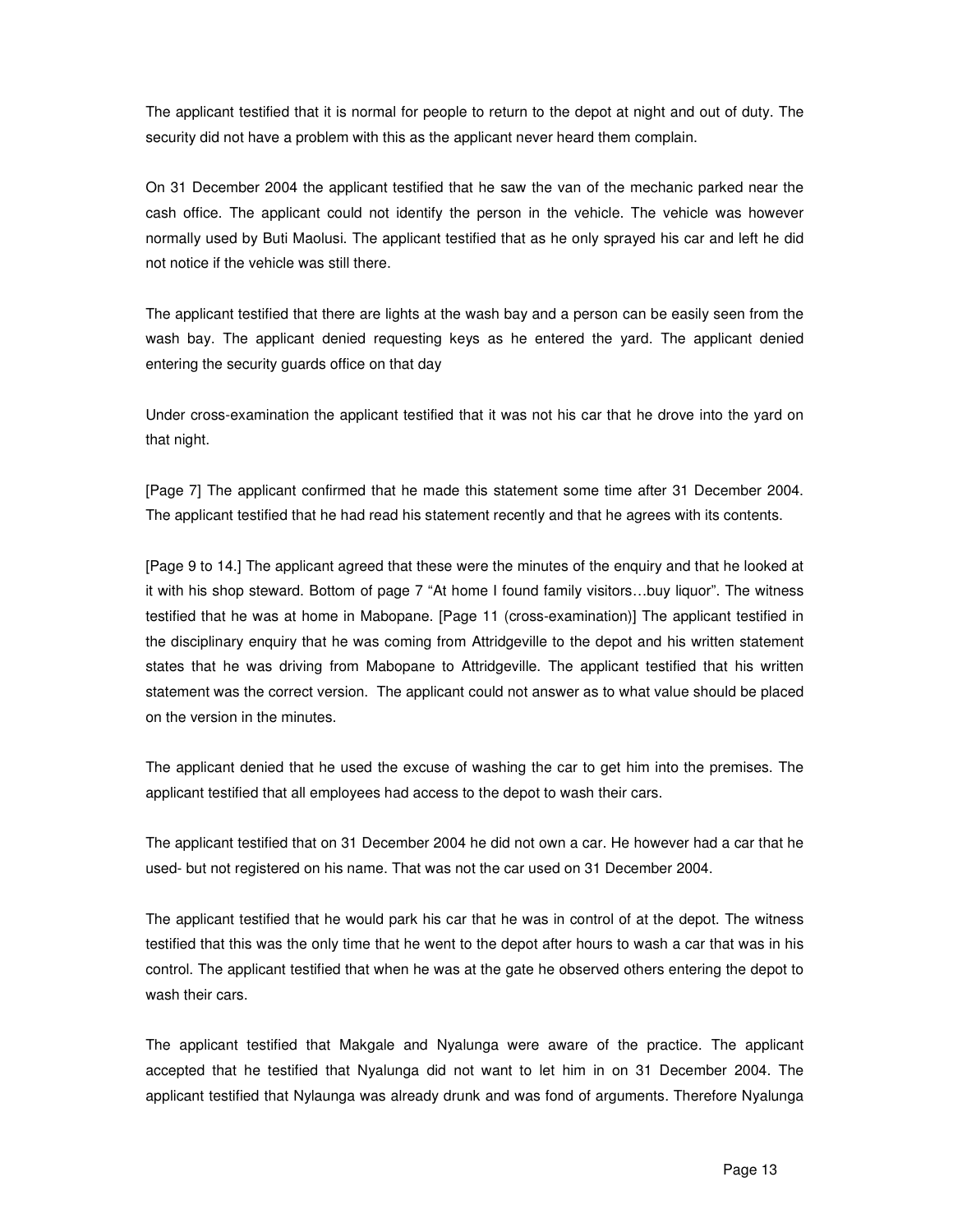did not want to let him in. The applicant testified that employees did enter the depot at night to wash their cars and pour petrol.

[Page 7] The applicant testified that when he got home it was late and he found his family visitors. The applicant testified that he stayed at home for less then an hour with his visitors before deciding to go to Attridgeville with the car.

The applicant testified that they had noticed that the car was dirty earlier. The applicant testified that he did not wash the car immediately. He went to Bolck E, Mabopane, bought drinks first and left his family there before going to the depot. The depot was about a minute from Block E Mabopane.

The applicant testified that he went in rinsed the car but did not wipe it. The applicant testified that this was due to the car being dusty. The applicant testified that the owner of the car was aware that the car was dusty.

The applicant testified that the key to the cash office is kept in one of the safes at the gate. The security shift team leader at the gate would decide in which safe to place the keys at the gate. The applicant accepted that he did not challenge respondent's last witness on his testimony that the keys are kept in the drawer

The applicant testified that the responsibilities of holding the keys are with the shift team leader. The applicant testified that Makgale was a suspect in "a cash theft case." He first heard that he was fired and then heard that he resigned.

The applicant testified that he took his notice, page 23, to the wrong trade union. This was then corrected. The wrong union did not explain the notice to him. The employer representative had not explained the notice to him. The applicant accepted that by then he had already given his written statement to Moyelele.

[Page 35 line 4 from the bottom.] The applicant testified that this statement was incorrect as he did not have sight of people buying tickets on the bus. The applicant denied that that he went to the depot and acted in cahoots with Makgale to deprive the respondent with its takings for the day. The applicant testified that the car was searched by Mogale and he opened the gate for the applicant as he exited.

[Page 12 line 5 from the bottom.] The applicant testified that Mogale's statement was incorrect as reflected here that Mogale testified at the enquiry that the vehicle was not searched.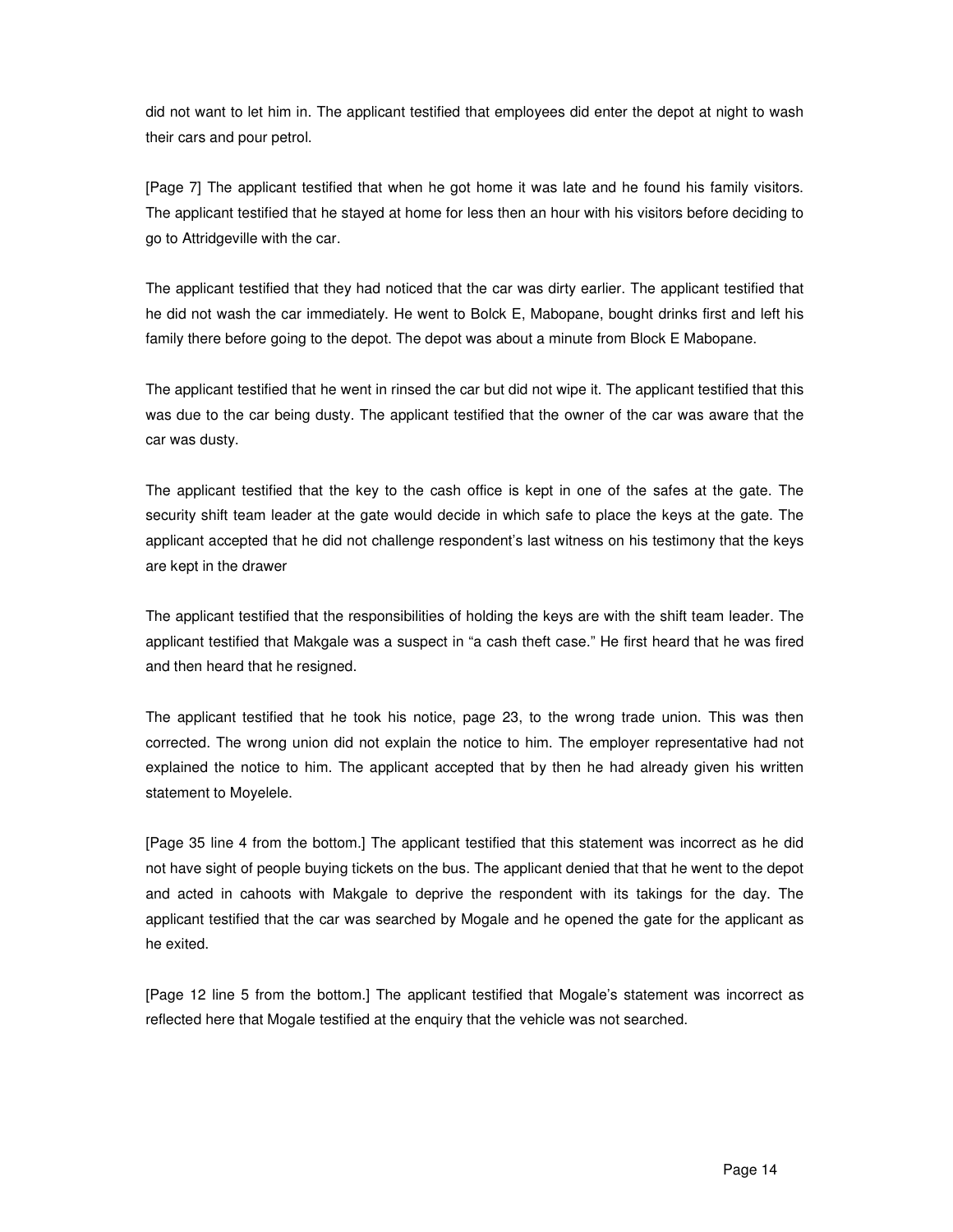Under re-examination the applicant testified that Batswana Gary depot is in Mabopane. The applicant testified that he stays at Lebanon in Mabopabe. His relatives stay in Garankuwa and that he was driving his cousin's car.

The applicant testified that he had seen the disciplinary minutes (bundle 9-14) at the arbitration and was not given to him immediately after his disciplinary enquiry. The applicant testified that the minutes were given to him after a few days. The minutes were kept by Motaung at the enquiry.

The applicant testified that he was not the first person to wash a car at the depot at night. He testified that they were, as he is, an employee. The applicant testified that he was alone in the car when he got to the depot. The applicant testified that his family members had no access to the depot.

The applicant denied that he went into the security offices.

The applicant testified that Venold was not at the gate when he got to the depot. The shift leader should place the key in the safe. The applicant testified that he was not part of Makgale's disciplinary enquiry.

The applicant testified that as a security guard on the ticket sales bus he was responsible to keep the ticket sellers safe. The applicant did not collect cash or have sight of the cash.

The applicant testified that he went to the depot on that night to rinse the car as other employees do. The applicant denied that he had any other mission to accomplish.

[Page 12.] The last witness on that page was Mogale. Mogale does not deny that that the applicant went to wash his car. Mogale and Nyalunga have not testified at this arbitration.

Mr. S S A Nkosi testified that he was the shop steward of the applicant in the internal process. The witness testified that the matter is alleged to have occurred on 31 December 2004 and the enquiry started on 30 March 2004. The trade union requested the reasons. The company stated that they were busy with investigations. The company however did not provide the investigation report. The witness testified that they requested that the company revoke the case as the applicant would not remember the events.

The company introduced a presiding officer from another department. This was not the normal practice. The trade union objected to this and the applicant stated that he was not at ease with this. Presiding officer Nkosi refused to recuse himself. The trade union lodged a grievance against Nkosi. The applicant agreed to continue with the case under protest.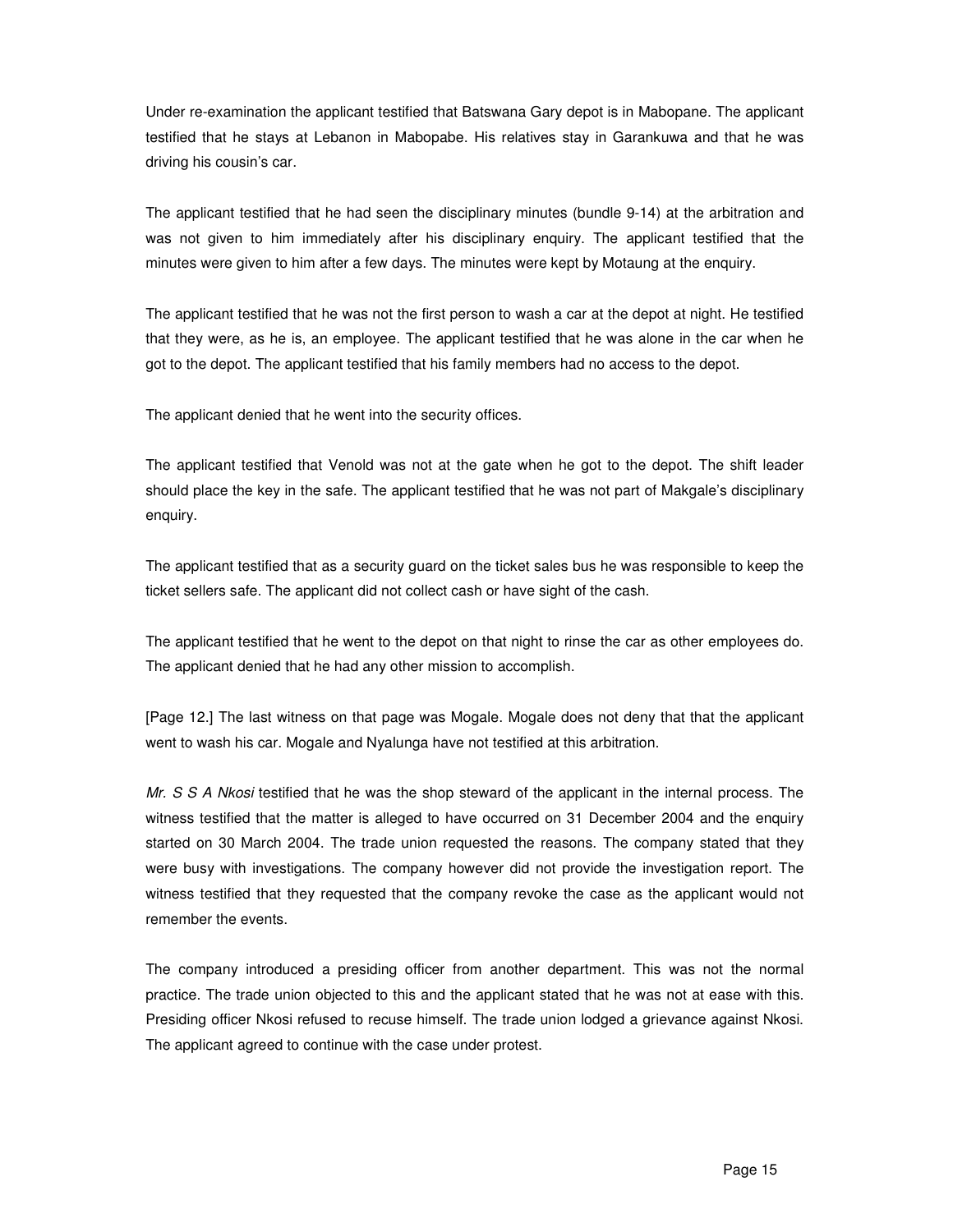The applicant requested witnesses like Mogale, who was a key witness, at the enquiry. The company informed them that Mogale was working. The witness was told by the witnesses that the applicant requested that they should not be afraid as whatever they would testify to Nkosi would not consider it.

The witness testified that company gave the security on duty that night liquor opportunity to buy liquor. The security supervisor and Buti Moalusi also gave the security on duty that night liquor. The applicant was approximately 10-15 minutes in the depot. The witness testified that Moalusi's car was parked in the dark in the depot, near the cash office, the whole night and the security visited the car the whole night. The witness testified that the company refused to accept this version and failed to discipline Moalusi. Moalusi gave the security a bottle of alcohol.

The presiding officer of the appeal, Polkus, accepted that there was no evidence to link the applicant with the missing cash. He however upheld the decision of the presiding officer.

The witness testified that in a transgression the immediate supervisor should preside. The witness testified that Dichabe should have presided over the case of the applicant. Dichabe is the applicant's supervisor.

Under cross-examination the witness testified that he consulted with the union official. The witness testified that the minutes of the enquiry speak of the alcohol given by Moalusi to the security.

The witness testified that the problem with Nkosi presiding is that he was from another department. This was against the common practice and policy of the company. The witness testified that it was a common practice that the supervisors of the department would conduct the enquiry in that department.

The witness testified that he requested presiding officer Nkosi to recuse himself. The witness testified that it was necessary for Nkosi to withdraw based on reasons. The applicant was not at ease with Nkosi presiding over the matter. Nkosi insisted that he would preside.

The witness agreed with the issues raised and the response of the presiding officer as recorded in the minute on page 9 of the bundle. The witness accepted that Nkosi responded in this manner. However the insistence of Nkosi is not recorded by the scribe. The presiding officer did not even enquire from the applicant as to why he was not happy with them.

The witness testified that he was not present when the presiding officer had told the witnesses that he would not take their versions into consideration. The witness testified that he had raised this issue in front of presiding officer Nkosi and he had not denied it.

The witness testified that he does not know if Buti Moalusi was on duty that night.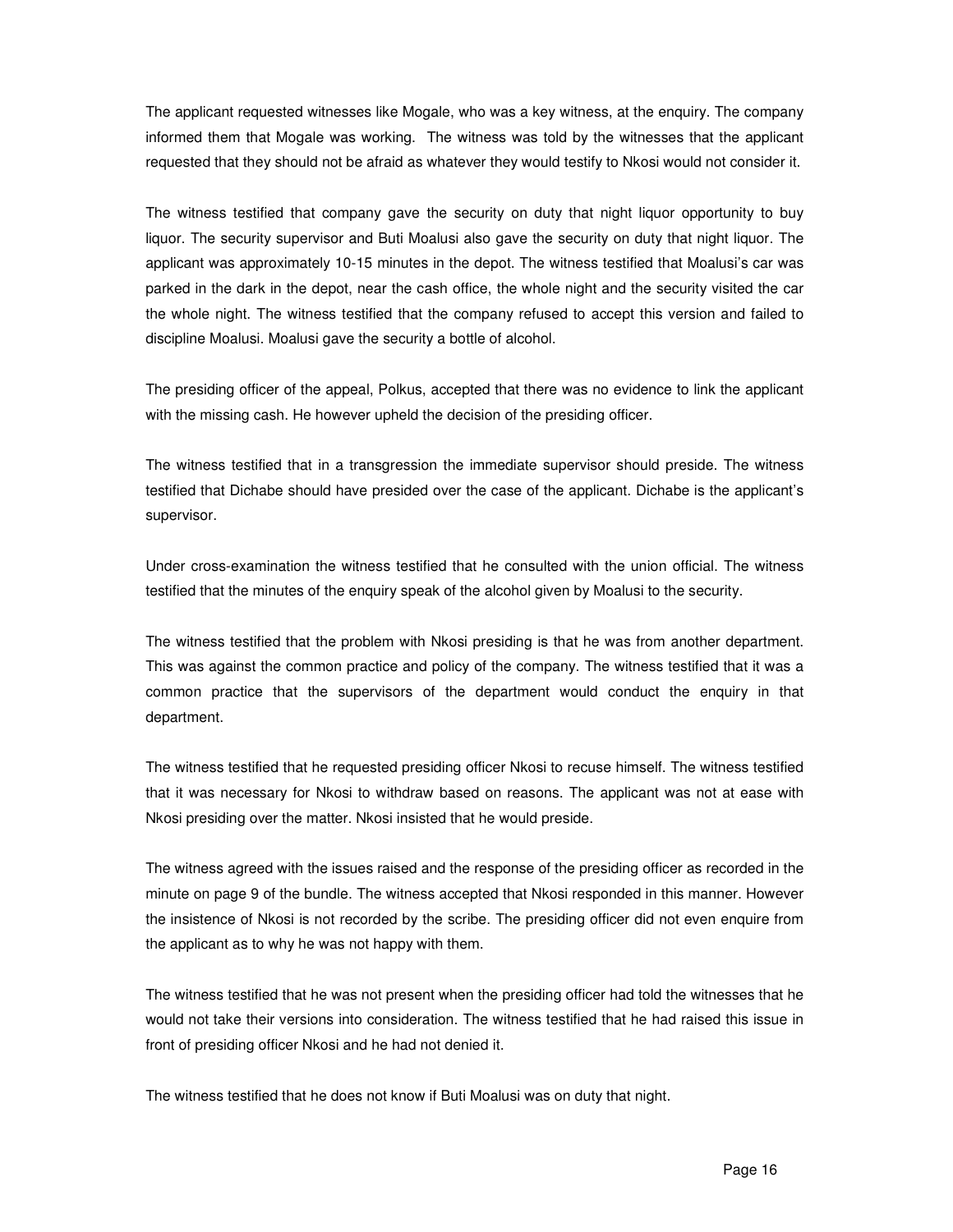Page 15- The minutes of the second appeal by Polkus

Under re-examination the witness testified that liquor was brought into the depot by Moalusi and others on that night. [Page 27 point 1.5] Indicates the protocol of who should handle matters of discipline.

The employee had the right to apply for the presiding officer's recusal. The HR typed the minutes and the minutes were only seen at the time of the appeal.

Mr. M Lekalakala testified that he was a shop steward of the applicant at the appeal presided by Polkus. The witness testified that according to the policies of the company it states that the matter must be handled within 4 weeks of an incident. This did not happen here. The alleged incident occurred on 31 December 2004 and the enquiry sat on 30 March 2005.

Furthermore the allegation that the applicants car was parked at the wash bay which is 750 metres from the cash office. Buti Moalutsi's car was parked 30 metres from the cash office.

Mogale, the shift leader, and Nyalunga led in evidence at the appeal of the applicant that Moalutsi had given liquor to the security shift. Moalutsi had then stayed in the depot. Senior security Molele later on the same night gave the security officers more alcohol. This was authorised by Maleja.

Nyalunga stated at the appeal that after consuming the liquor he went to sleep in a bus until 06h00am. Billy Mogale, the shift leader, led evidence that on that night he was the only person that went to the cash office twice. Mogale testified that he did this to allow for the private hires of ZCC to place money. Mogale testified at the appeal that the key to the cash office remained with him the whole night.

Mogale also stated at the appeal that the applicant had entered the depot to wash his car. Evidence was also led that Mogale and Nyalunga argued as to the applicant entering the depot. Mogale allowed the applicant in and searched the applicant's car. Mogale's car suggested that the applicants spent 10-15 minutes in the depot. The car was wet when it left and Mogale searched the car before the applicant left.

Furthermore at the appeal it was raised that Dichabe was the correct person to preside over the enquiry. Dichabe was available at the time of the enquiry. This was against the protocol and systems within the company. Presiding officer Nkosi was not familiar with the security procedures and could not appreciate the context of the evidence. The applicant proceeded at the enquiry with Nkosi under protest.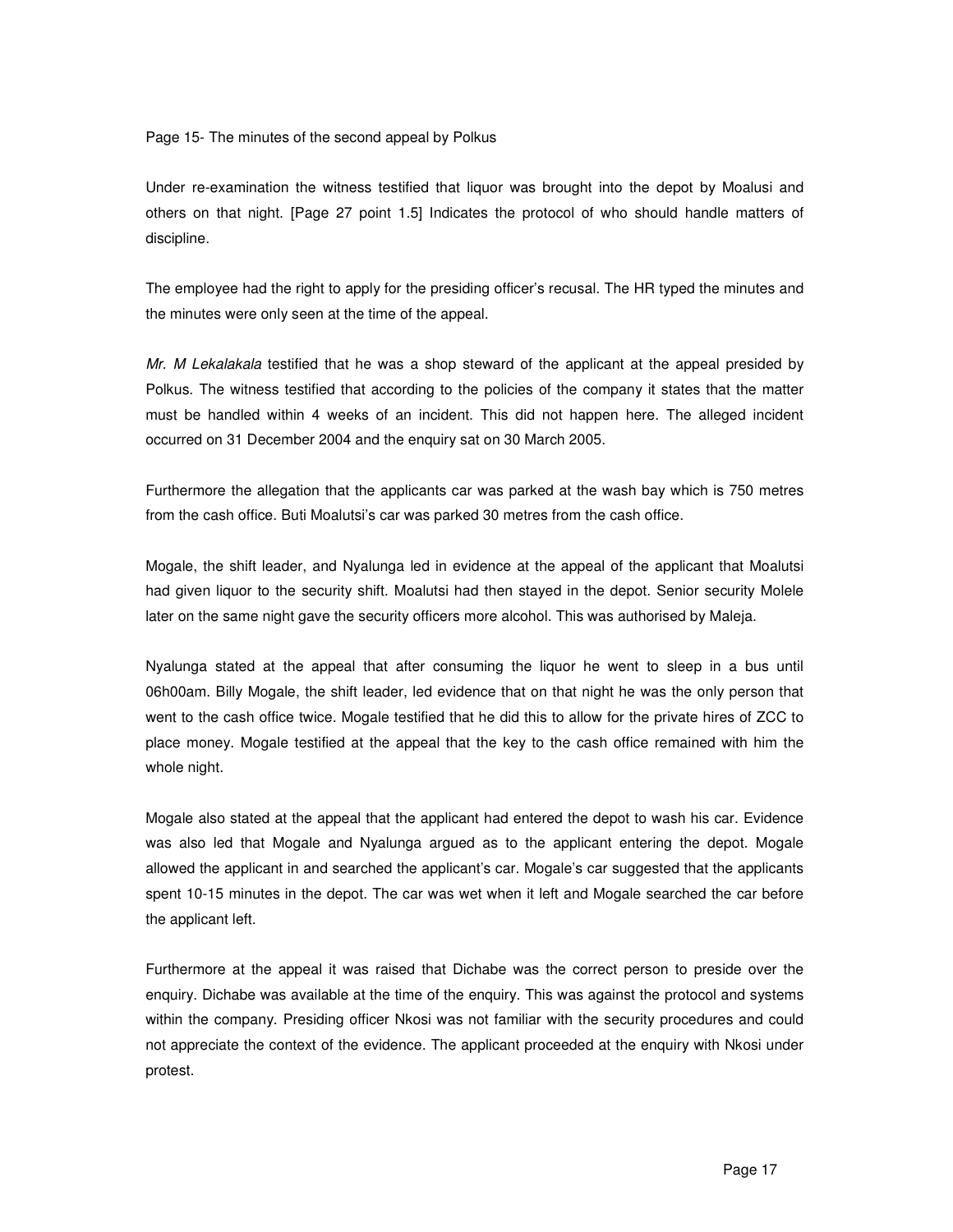Polkus, the second appeal officer agreed with the applicant's version. However, Polkus still upheld the decision of the presiding officer. The witness testified that there was premeditation, time was overdue without reasons and the evidence did not support the charges.

[Page 28] This document is an outcome of an appeal of SE Nkosi given by the current CEO of the company. [Page 12 (witness 2 read from "Security to placed…")] The witness testified that this correspondence with the version that Mogale was the last person at the cash office.

Under cross-examination the witness testified that he was the representative of the applicant at the first and second appeal.

Page 9- the witness testified that he was not present at the disciplinary enquiry. The witness testified that he is the secretary of the union and was kept abreast with the events of the case and provided his input. The witness testified that they work as a team.

The witness testified that he was able to raise the issues at the appeal because he was kept abreast of all the events.

Page 15- the witness accepted that these were the grounds of appeal. The witness testified that the minutes have omitted to capture specifics of Nyalunga, Mogale and Moalusi. The witness disputed that the issues were raised as an afterthought. The presiding officer took notes of our statements which are not captured in the minutes.

[Page 17 first paragraph on top] The witness testified that the first two lines are what the appeal officer found in agreement with the applicant. The opinion of the appeal officer is not evidence.

Under re-examination the witness stated that the issues raised here were raised at the appeal. These factors had to have been considered.

The witness testified that he only saw the minutes of the appeal at the time before the arbitration.

The applicant argued for reinstatement with retrospective effect.

## Analysis of evidence and argument

#### Substantive Fairness

At the outset I must emphasise that arbitration proceedings are *de novo* hearings. There is an absolute need for parties at arbitration to provide the required evidence before an arbitrator for him to make his decision on a balance of probabilities. As in the present matter, where the fact of dismissal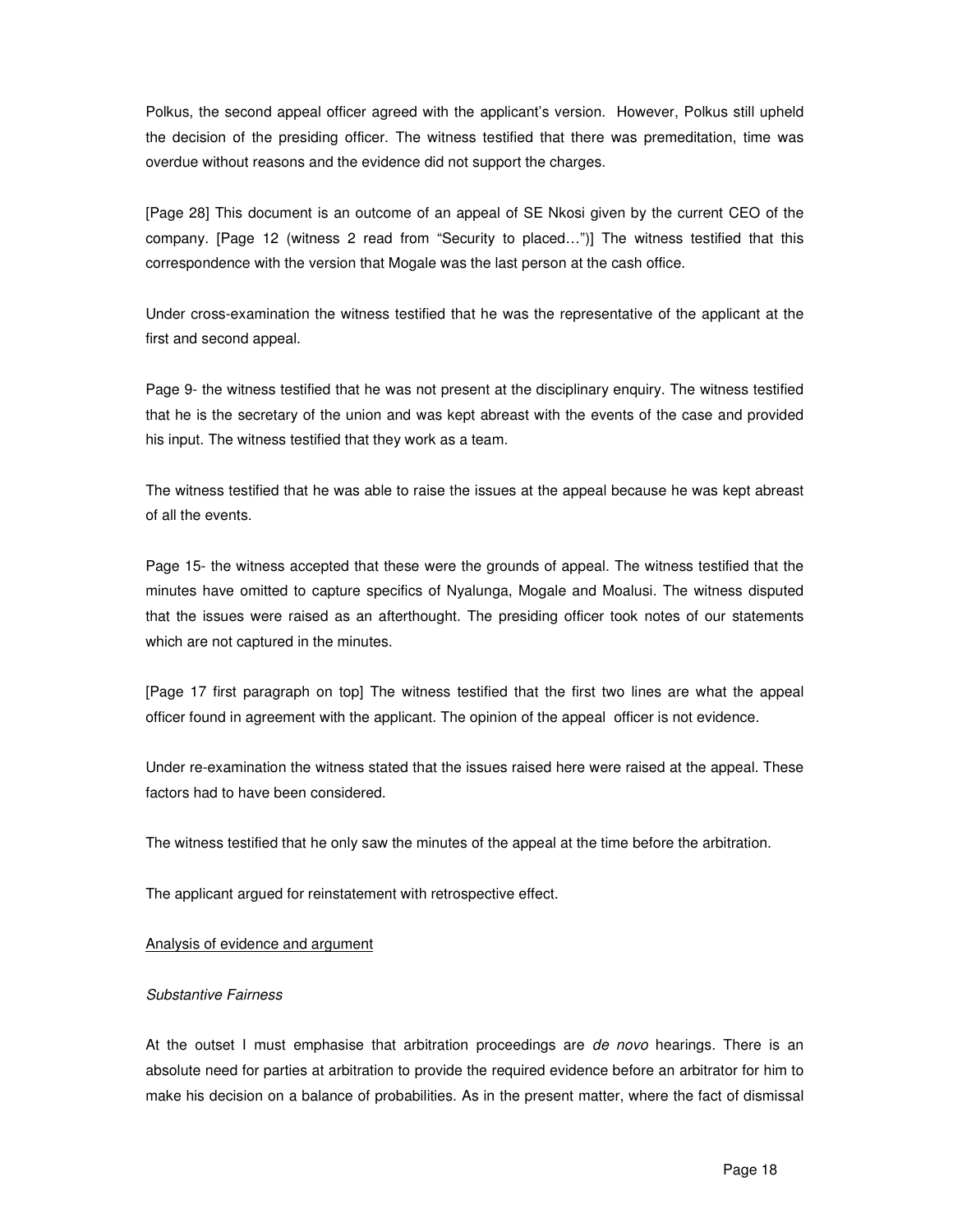is not in dispute, the respondent employer has the onus of establishing a more probable version then the applicant that the dismissal was fair.

It is trite that the parties before an arbitration cannot only rely on the record of evidence presented at the internal disciplinary enquiry processes. There is a need to present evidence afresh before the arbitrator.

In the present matter the respondent presented the evidence of Modibane, Dichabe, Wenhold and Nkosi. I have considered the evidence of these witnesses carefully and have found no first hand evidence to establish the applicant's liability on the charge.

Modibane had prepared a summary of witness statements of which he had not personally taken. Dichabe had simply read these statements and reports. Wenhold had presided over the enquiry of Makgale and had prepared a report to initiate the enquiry against the applicant.His evidence related to the information he received in Makgale's enquiry. Nkosi was the presiding officer in the applicant's case and testified to his impression of the evidence presented to him.

None of these witnesses could give direct testimony to the charge against the applicant, before me. I find the value of this evidence to be of weak value of no assistance in establishing the charge against the applicant. It is based on assumption, conjecture and hearsay evidence.

Even if the applicants evidence can be equally disregarded, based on the various defects argued by the respondent, which I am not totally in agreement with, it would not change the situation. It would simply, in my view, amount to a situation of having two equally improbable versions. This would result in the respondent still failing to satisfy its onus of establishing a more probable case then the applicants that the dismissal was unfair.

However, the applicant has presented the only first hand evidence of the incidents of the night of 31 December 2005. The applicant has maintained the material aspects of his version, even when tested under cross-examination. The points picked on by the respondent in its closing argument, in my view is not sufficient for me to conclude that the applicants version is weaker then the respondents version before me.

I must find that the respondent has dismally failed in satisfying its onus. The dismissal of the applicant is accordingly found to be substantively unfair.

#### Procedural Fairness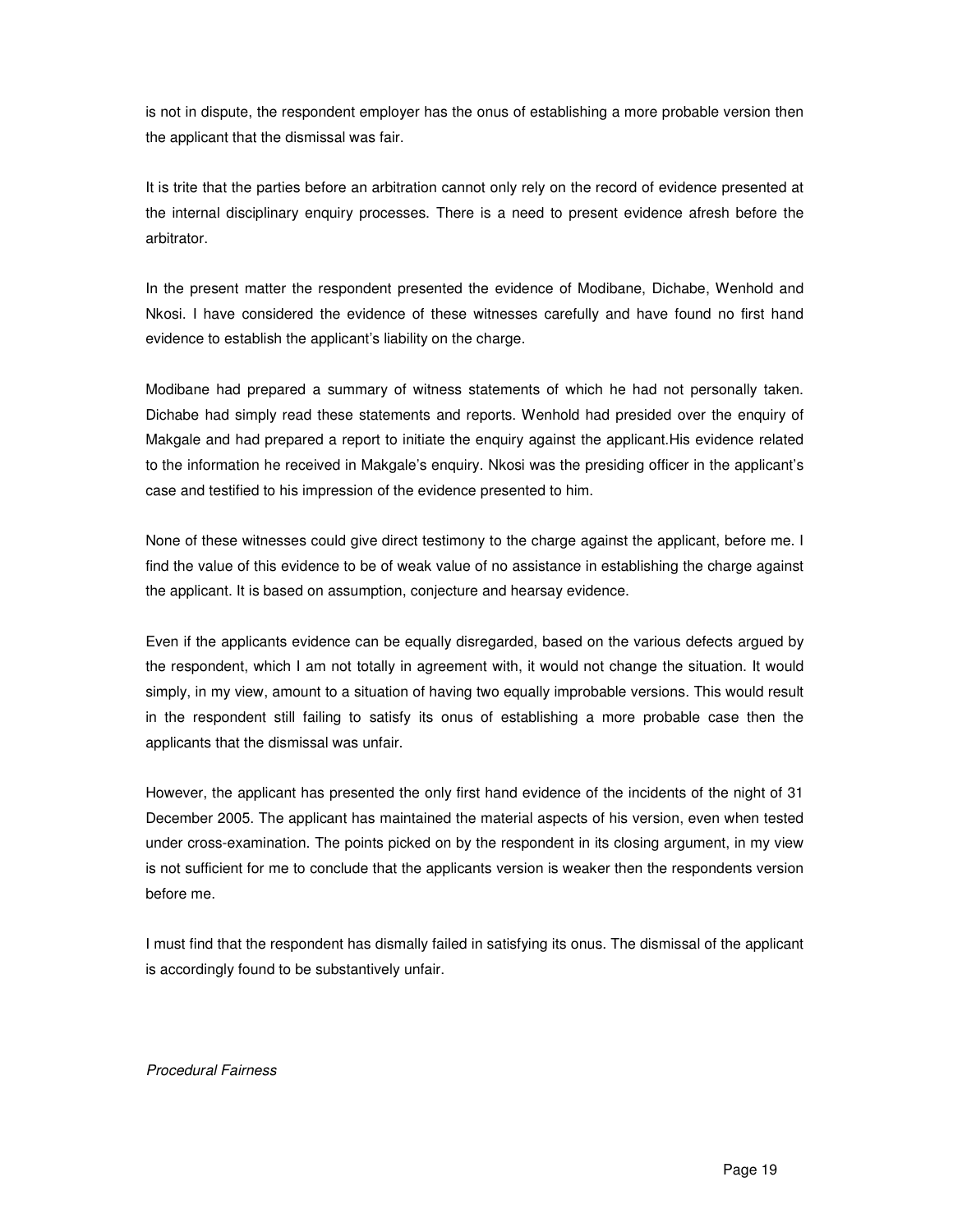#### Whether Mr Dichabe was the relevant person to chair the hearing?

I am satisfied that the company policy directs that the disciplinary action needs to be taken by the relevant management within the department. I am however obliged to consider the effect of this failure on fairness in the particular circumstances.

Dichabe testified that he was available to conduct the enquiry and stated that he had no problem in chairing the enquiry. This evidence is in contradiction to the evidence of Modibane and Nkosi when explaining why Dichabe could not chair the enquiry. The respondent has in my view not presented sufficient justification for its non compliance with its on policy.

I however am of the view that the effect of the respondent appointing a more senior person to chair the enquiry from another department cannot in itself create prejudice to the applicant. The employer has the prerogative to discipline and can in the normal cause appoint a person from within its management ranks to preside over any enquiry. The presiding officer must be tested on his actual performance in the enquiry.

In the present matter it was obvious that Nkosi had no clue as to the procedures and functioning of security officers. Nkosi in fact showed very little knowledge of the disciplinary procedures of the company. Nkosi became evasive and irritated when questioned in cross-examination on any procedural aspect. I found Nkosi to be unreliable in this regard.

It was evident to me when questioned on what factors he considered in reaching his conclusion that Nkosi wrongly treated the evidence of the applicant in the enquiry as paramount. He had not focussed on the quality of evidence produced by the respondent. To my mind, Nkosi treated the matter with the misguided view that the applicant had the primary onus to prove his innocence.

In my view the conduct of Nkosi had certainly contributed to the prejudice suffered by the applicant.

Whether the case was heard as per the company policy and procedure? Whether the investigation was conducted as per the company policy and procedure?

While the applicant raised these general points, it focussed on a range of specific issues. I have dealt with the more material points.

The time in which the enquiry was conducted was a crucial argument for the applicant.

Clause 1.3.2 of the Misconduct Policy and Procedure manual states, "if a charge of misconduct has not been proved against an employee within 1 month after the date it had been laid or in the event of an employee's services having been temporarily suspended for the reasons contemplated in 1.2 and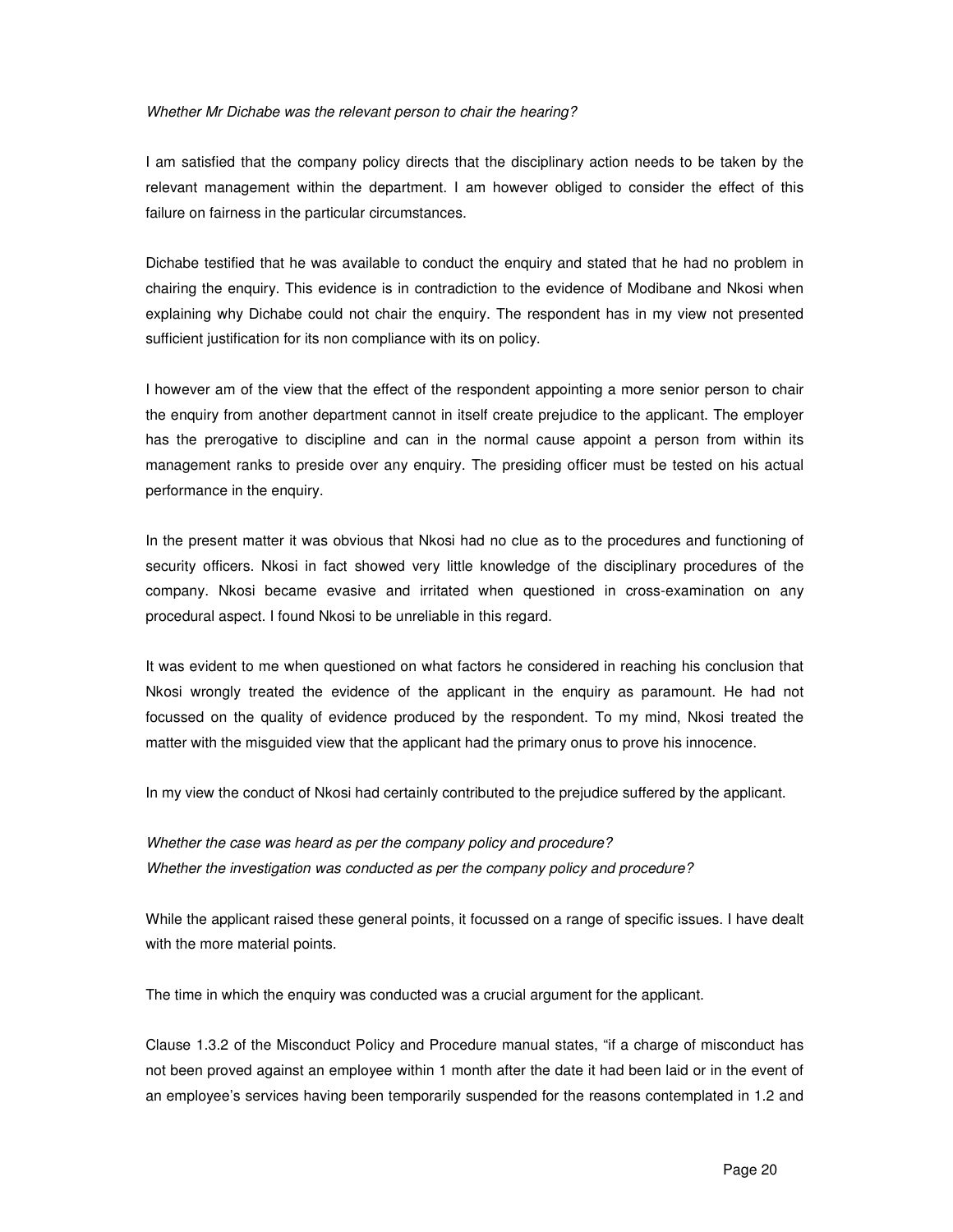a charge of misconduct has not been proved against him within 1 month as from the date of his temporary suspension, his status quo will be restored. However the Executive HR under extreme circumstances may grant an extension of time."

The one month prescription period which is clearly binding to the parties is calculated from the date on which the charge was laid or when an employee is temporarily suspended. The one month is not calculated from the date of occurrence of the event.

In the present matter the applicant was charged initially on 17 March 2005 and later a second notice was given to the applicant dated 24 March 2005. The enquiry proceeded on 30 March 2005 and a final decision was made on 20 April 2005.

The applicant was charged in the first instance on 17 March 2005. The respondent had effectively overrun the 1 month time period without any extension by the Executive Manger HR. I have no reason before me to explain why this extension was not granted or requested. It is also clear that the applicant requested reasons for the non compliance with the time periods from the respondent. These were not given.

I am of the view that there is a necessity for the respondent employer to comply with its own policies and procedures. The respondent has failed to comply with clause 1.3.2 in the present instance.

It is clear that the disciplinary policy of the company states under 4.9.3 "Disciplinary Hearings must be held at the earliest opportunity after the incident …. Under normal circumstances a final decision shall be made within four weeks after the incident"

I am of the view that the 4 week time period is not an absolute. It refers to normal circumstances. In the present matter the respondent had taken in access of 3 months before a final decision was made. Again the respondent makes general references to unusual circumstances that persisted.

While I appreciate that certain investigations can cause a delay in access of four weeks, there is a need for the employer to at least communicate the reasons for the delay to the charge employee.

In the present matter the respondent had dealt with the enquiry of Makgale which resulted in a report being made according to Wenhold on 16 March 2005. Nkosi strangely testified that he was aware of the disciplinary report on 13 March 2005. The evidence of Dichabe suggests that Molele was dealing with the investigation as early as January 2005. I am left with some uncertainty as to exactly when the respondent finalised its investigation. In my view this is itself problematic.

Generally the respondent has not dealt with the enquiry against the applicant in a manner that would give credibility to its policies and procedures.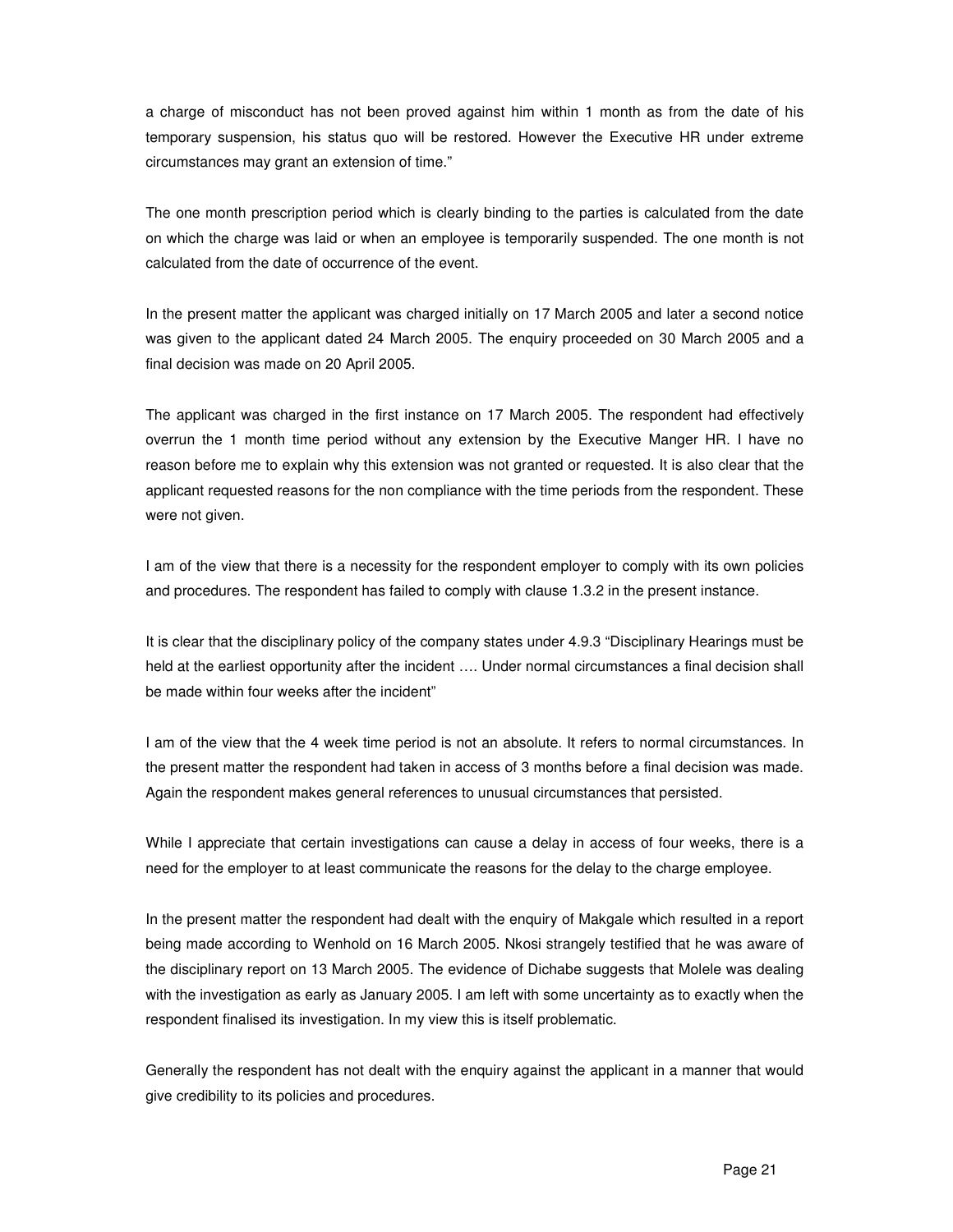#### AWARD

I have found that dismissal of the applicant is procedurally and substantively unfair. The applicant has requested the primary relief of reinstatement with retrospective effect. I have no probable reason before me to prevent the award of this relief. I find that given the inherent unfairness of the dismissal that it would be just and equitable to award the relief sort by the applicant.

In making this award I have considered the matter of SACCAWU and others v Primserv ABC Recruitment (PTY) LTD t/a Primserv outsourcing Incorporating [2007] 1 BLLR 78 LC in which the learned judge Francis considered the fact that there were two conflicting judgements from the Labour Appeal Court on the matter of whether an order of reinstatement can go beyond 12 months for ordinarily unfair dismissals. The two judgements considered by the learned judge are Kroukam  $v$  SA Airlink (PTY) Ltd [2005] 12 BLLR 1172 LAC and CWIU and others v Latex Surgical Products (Pty) Ltd [2006] 2 BLLR 142 LAC.

The learned judge concludes, which conclusion I follow for the purposes of this award, that "[At paragraph 20] The heading of section 194 makes it clear that it places a limit on compensation that may be awarded. It does not place a limit for an order of reinstatement. The section that comes closest to placing some limit on reinstatement is section 193 (1) (a) of the Act that grants a court a discretion to decide from what date the order of reinstatement should be. There is no other section in the Act that limits an order for reinstatement.

[21] I have already pointed out that there are conflicting judgements of the Labour Appeal Court on this issue. Since there is no limitation on reinstatement or capping of reinstatement in the Act, it is competent for a court to award reinstatement that goes beyond the 12 month period."

I accordingly award:

The respondent must on receipt or within 14 days of receipt of this award

- 1. Reinstate the applicant with full retrospective effect to the date of his dismissal on 18 July 2005. The respondent must reinstate the applicant on the same terms and conditions that existed at the time of his dismissal.
- 2. Pay the applicant the retrospective payments of his salary from the date of his dismissal to actual date of reinstatement at the rate of R3041.00 per month, which he received at the time of his dismissal.